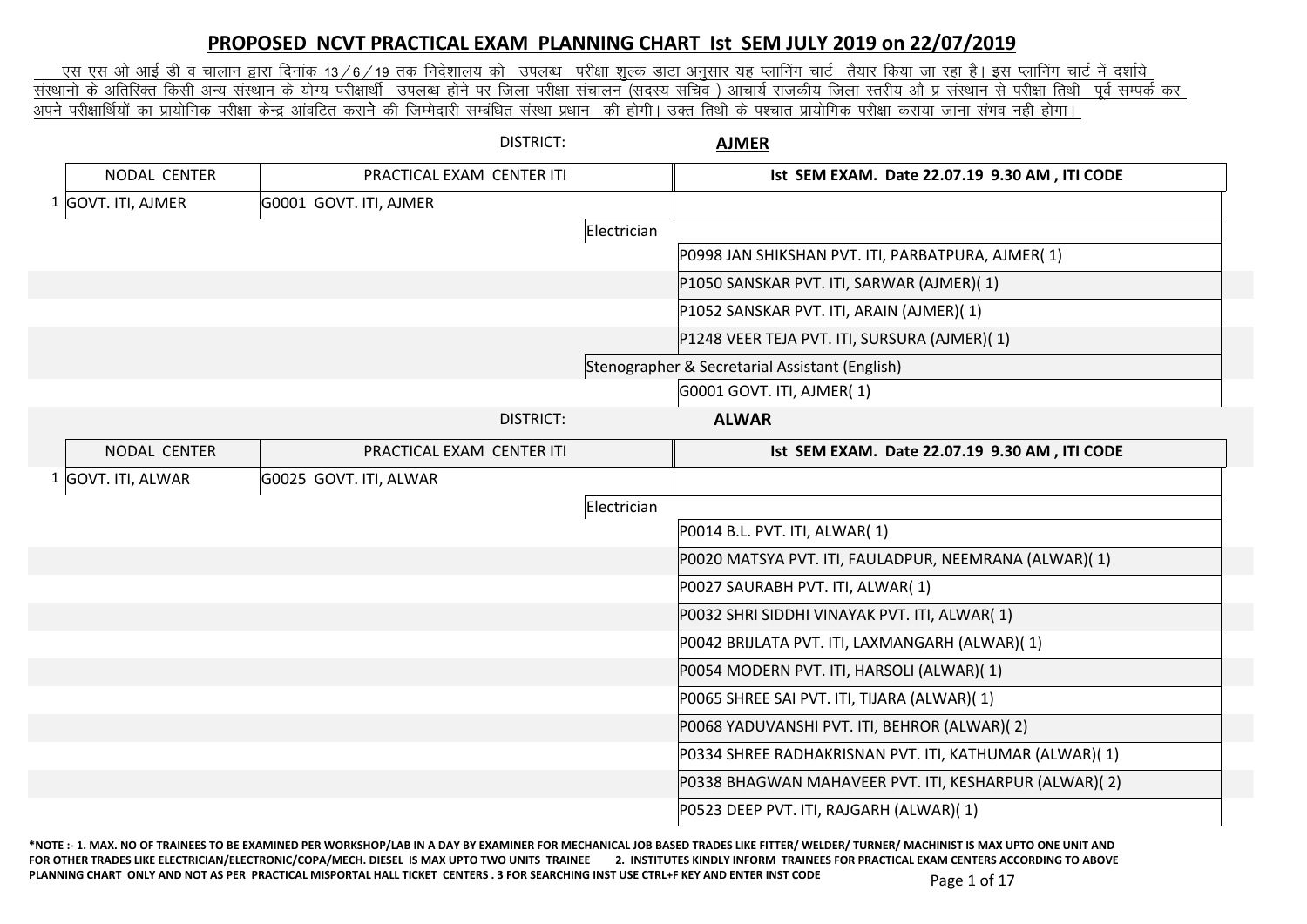|                   |                                                       |                 | P0939 SHREE SHYAM PVT. ITI, SAMOOCHI (ALWAR)(1)                |
|-------------------|-------------------------------------------------------|-----------------|----------------------------------------------------------------|
|                   |                                                       |                 | P1054 ANAND PVT. ITI, RATANPURA @ KARANA(ALWAR)(1)             |
|                   |                                                       |                 | P1060 GAURAV PVT. ITI, BHAGWANPUR, ALWAR(1)                    |
|                   |                                                       |                 | P1260 ARAVALI PVT. ITI, UPOLA SONAWA (ALWAR)(2)                |
|                   |                                                       |                 | P1262 SAROJDEVI PVT. ITI, KHERI, RAMGARH (ALWAR)(1)            |
|                   |                                                       |                 | P1264 SARASWATI PVT. ITI, RENI (ALWAR)(1)                      |
|                   |                                                       |                 | P1450 PARISHKAR PVT. ITI, DAUSOD (ALWAR)(1)                    |
|                   |                                                       |                 | P1453 VIDHYASTHALI PVT. ITI, NAGLA MADHOPUR (ALWAR)(1)         |
|                   |                                                       |                 | P1762 L.R PVT. ITI, BEHROR (ALWAR)(1)                          |
|                   |                                                       |                 | P1764 SHRI SHAYAM PVT. ITI, THANAGAZI (ALWAR)(2)               |
|                   |                                                       | Fitter          |                                                                |
|                   |                                                       |                 | P0020 MATSYA PVT. ITI, FAULADPUR, NEEMRANA (ALWAR)(1)          |
|                   |                                                       |                 | P0041 BASSO DEVI LAXMAN SINGH PVT. ITI, SAHAJPUR (ALWAR)(1)    |
|                   |                                                       |                 | P0043 DRUV PVT. ITI, ALWAR(1)                                  |
|                   |                                                       |                 | P0054 MODERN PVT. ITI, HARSOLI (ALWAR)(1)                      |
|                   |                                                       |                 | P0340 VIJAY ATUL PVT. ITI, KATHUWAS, BEHROR (ALWAR)(1)         |
|                   |                                                       |                 | P1059 SANKALP PVT. ITI, SHANTI KUNJ COLONY, RAJGARH (ALWAR)(2) |
|                   |                                                       |                 | P1608 ATAL PVT. ITI, CHIKANI (ALWAR)(1)                        |
|                   |                                                       |                 | P1764 SHRI SHAYAM PVT. ITI, THANAGAZI (ALWAR)(1)               |
|                   | 2 WOMEN GOVT. ITI, ALWAR G0041 WOMEN GOVT. ITI, ALWAR |                 |                                                                |
|                   |                                                       |                 | Computer Operator and Programming Assistant                    |
|                   |                                                       |                 | P0535 U.B.M. MEMORIAL PVT. ITI, MANDHA (ALWAR)(1)              |
| 3 GOVT. ITI, RENI | G0126 GOVT. ITI, RENI                                 |                 |                                                                |
|                   |                                                       | Mechanic Diesel |                                                                |
|                   |                                                       |                 | P0066 SARVESH PVT. ITI, MOONPUR, RAJGARH (ALWAR)(1)            |
|                   |                                                       |                 | P0338 BHAGWAN MAHAVEER PVT. ITI, KESHARPUR (ALWAR)(1)          |
|                   |                                                       |                 | P0530 R.R. PVT. ITI, MACHARI (ALWAR)(1)                        |
|                   |                                                       |                 | P0533 SARASWATI PVT. ITI, ALWAR(1)                             |
|                   |                                                       |                 | P1665 SHREE PRAKASH RAO PVT. ITI, PATAN AHEER (ALWAR)(1)       |

**\*NOTE :- 1. MAX. NO OF TRAINEES TO BE EXAMINED PER WORKSHOP/LAB IN A DAY BY EXAMINER FOR MECHANICAL JOB BASED TRADES LIKE FITTER/ WELDER/ TURNER/ MACHINIST IS MAX UPTO ONE UNIT AND**  FOR OTHER TRADES LIKE ELECTRICIAN/ELECTRONIC/COPA/MECH. DIESEL IS MAX UPTO TWO UNITS TRAINEE 2. INSTITUTES KINDLY INFORM TRAINEES FOR PRACTICAL EXAM CENTERS ACCORDING TO ABOVE **PLANNING CHART ONLY AND NOT AS PER PRACTICAL MISPORTAL HALL TICKET CENTERS . 3 FOR SEARCHING INST USE CTRL+F KEY AND ENTER INST CODE** Page 2 of 17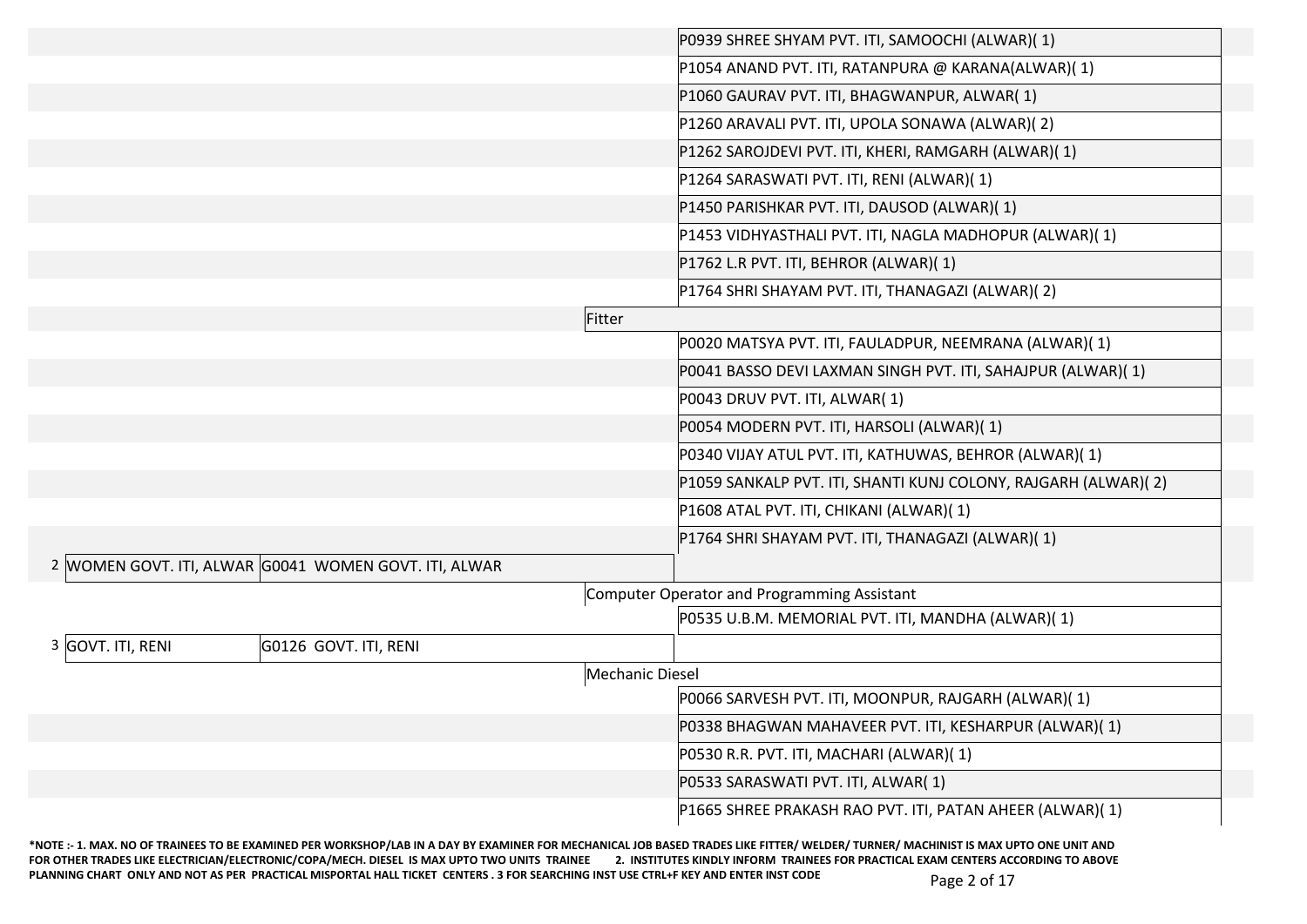| 4 GOVT. ITI, NEEMRANA | P1259 GUARDIAN PRIVATE ITI, KAYASA BEHAR, ALWAR |             |                                                                |
|-----------------------|-------------------------------------------------|-------------|----------------------------------------------------------------|
|                       |                                                 |             | Fire Technology and Industrial Safety Management               |
|                       |                                                 |             | P1259 GUARDIAN PVT. ITI, KAYASA BEHAR (ALWAR)(1)               |
|                       | DISTRICT:                                       |             | <b>BANSWARA</b>                                                |
| NODAL CENTER          | PRACTICAL EXAM CENTER ITI                       |             | Ist SEM EXAM. Date 22.07.19 9.30 AM, ITI CODE                  |
| 1 GOVT. ITI, BANSWARA | G0092 GOVT. ITI, BANSWARA                       |             |                                                                |
|                       |                                                 | Electrician |                                                                |
|                       |                                                 |             | P0859 JAMBUKHAND PVT. ITI, KALINJARA (BANSWARA)(2)             |
|                       | DISTRICT:                                       |             | <b>BARAN</b>                                                   |
| NODAL CENTER          | PRACTICAL EXAM CENTER ITI                       |             | Ist SEM EXAM. Date 22.07.19 9.30 AM, ITI CODE                  |
| 1 GOVT. ITI, BARAN    | G0074 GOVT. ITI, BARAN                          |             |                                                                |
|                       |                                                 | Electrician |                                                                |
|                       |                                                 |             | P0500 MA VABHAV LAXMI PVT. ITI, MANGROL (BARAN)(1)             |
|                       |                                                 |             | P0541 G.N. PVT. ITI, ANTA (BARAN)(1)                           |
|                       |                                                 |             | P1003 RAJ PVT. ITI, BARAN(3)                                   |
|                       |                                                 |             | P1066 SHRI VINAYAK PVT. ITI, CHHIPABAROD (BARAN)(1)            |
|                       |                                                 |             | P1455 SHREE RAM PVT. ITI, ANTA (BARAN)(2)                      |
|                       | <b>DISTRICT:</b>                                |             | <b>BARMER</b>                                                  |
| NODAL CENTER          | PRACTICAL EXAM CENTER ITI                       |             | Ist SEM EXAM. Date 22.07.19 9.30 AM, ITI CODE                  |
| 1 GOVT. ITI, BARMER   | G0053 GOVT. ITI, BARMER                         |             |                                                                |
|                       |                                                 | Electrician |                                                                |
|                       |                                                 |             | P1074 MAHESH PVT. ITI, LANGERA ROAD, BARMER(1)                 |
|                       |                                                 |             | P1271 PRAGYAN PVT. ITI, GANDHIPURA, BALOTRA (BARMER)(1)        |
|                       |                                                 |             | P1459 SHRI BALAJI PVT. ITI, BALDEO NAGAR (BARMER)(1)           |
|                       |                                                 |             | P1465 SHRI DAMARAM MEMORIAL PVT. ITI, INDIRA COLONY, BARMER(1) |
|                       |                                                 |             | P1723 SHRI AMAR PVT. ITI, SINDARI (BARMER)(1)                  |
|                       |                                                 |             | P1815 SHREE RAMDEV PVT. ITI, DHORIMANNA (BARMER)(2)            |
|                       |                                                 | Wireman     |                                                                |
|                       |                                                 |             | P1634 THAR PVT. ITI, DHORIMANNA (BARMER)(1)                    |
|                       |                                                 |             |                                                                |

**\*NOTE :- 1. MAX. NO OF TRAINEES TO BE EXAMINED PER WORKSHOP/LAB IN A DAY BY EXAMINER FOR MECHANICAL JOB BASED TRADES LIKE FITTER/ WELDER/ TURNER/ MACHINIST IS MAX UPTO ONE UNIT AND**  FOR OTHER TRADES LIKE ELECTRICIAN/ELECTRONIC/COPA/MECH. DIESEL IS MAX UPTO TWO UNITS TRAINEE 2. INSTITUTES KINDLY INFORM TRAINEES FOR PRACTICAL EXAM CENTERS ACCORDING TO ABOVE PLANNING CHART ONLY AND NOT AS PER PRACTICAL MISPORTAL HALL TICKET CENTERS . 3 FOR SEARCHING INST USE CTRL+F KEY AND ENTER INST CODE Page 3 of 17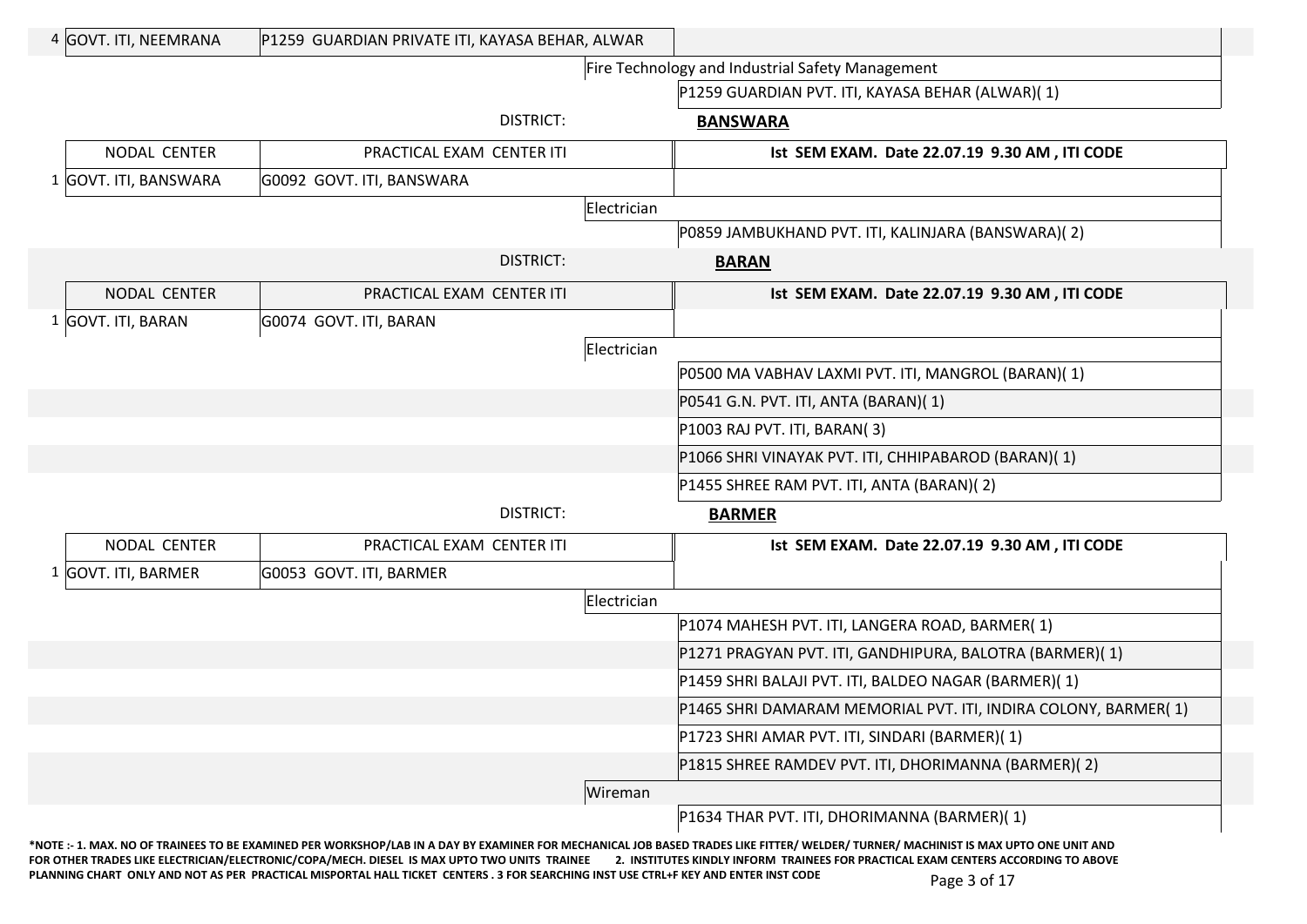| 2 GOVT. ITI, BARMER    | P1723 SHRI AMAR PRIVATE ITI |                      |                                                             |
|------------------------|-----------------------------|----------------------|-------------------------------------------------------------|
|                        |                             | Mechanic Motor Cycle |                                                             |
|                        |                             |                      | P1723 SHRI AMAR PVT. ITI, SINDARI (BARMER)(1)               |
|                        | <b>DISTRICT:</b>            |                      | <b>BHARATPUR</b>                                            |
| NODAL CENTER           | PRACTICAL EXAM CENTER ITI   |                      | Ist SEM EXAM. Date 22.07.19 9.30 AM, ITI CODE               |
| 1 GOVT. ITI, BHARATPUR | G0028 GOVT. ITI, BHARATPUR  |                      |                                                             |
|                        |                             | Electrician          |                                                             |
|                        |                             |                      | P0079 SHAILENDRA PVT. ITI, SUGRIV COLONY, BHARATPUR(2)      |
|                        |                             |                      | P0087 ARPAN PVT. ITI, UCHCHAIN (BHARATPUR)(1)               |
|                        |                             |                      | P0089 BHAGAWAN MAHAVEER PVT. ITI, NADBAI (BHARATPUR)(1)     |
|                        |                             |                      | P0091 MAHATMA SUKHANAND PVT. ITI, NADBAI (BHARATPUR)(1)     |
|                        |                             |                      | P0096 SHREE BANKAE BIHARI PVT. ITI, KAMAN (BHARATPUR)(1)    |
|                        |                             |                      | P0810 I.G.M. PVT. ITI, JAGHEENA (BHARATPUR)(2)              |
|                        |                             |                      | P0840 BALAJI PVT. ITI, BHADEERA (BHARATPUR)(2)              |
|                        |                             |                      | P0867 JAI SHIV PVT. ITI, BAMANPURA, SEWAR (BHARATPUR)(5)    |
|                        |                             |                      | P1076 SHRI SHYAM PVT. ITI, BAHRAMDA (BHARATPUR)(1)          |
|                        |                             |                      | P1077 SRI VINAYAK PVT. ITI, MAI (BHARATPUR)(1)              |
|                        |                             |                      | P1079 LRL PVT. ITI, PICHOONA (BHARATPUR)(1)                 |
|                        |                             |                      | P1083 SHRI JAGAN PRASAD PVT. ITI, MOTIJHEEL, BHARATPUR(1)   |
|                        |                             |                      | P1274 SHIV ANURAG PVT. ITI, RUDAWAL (BHARATPUR)(1)          |
|                        |                             |                      | P1276 K.M.S. PVT. ITI, BAYANA (BHARATPUR)(1)                |
|                        |                             |                      | P1279 SHRI KRISHAN PVT. ITI, KUMHER (BHARATPUR)(3)          |
|                        |                             |                      | P1281 SHRI GURUJI PVT. ITI, KAMALPURA (BHARATPUR)(1)        |
|                        |                             |                      | P1471 BALAJI PVT. ITI, GOPALGARH, BHARATPUR(1)              |
|                        |                             |                      | P1739 SHRI RAM ADARSH PVT. ITI, NAGAR (BHARATPUR)(1)        |
|                        |                             |                      | P1794 SANSKAR PVT. ITI, NADBAI (BHARATPUR)(1)               |
|                        |                             |                      | P1817 SHRIMATI RESHAM DEVI PVT. ITI, ROOPWAS (BHARATPUR)(1) |
|                        |                             | Fitter               |                                                             |
|                        |                             |                      |                                                             |

P0082 VIDHYA SAROVAR PVT. ITI, SIKANDARA (BHARATPUR)( 1)

**\*NOTE :- 1. MAX. NO OF TRAINEES TO BE EXAMINED PER WORKSHOP/LAB IN A DAY BY EXAMINER FOR MECHANICAL JOB BASED TRADES LIKE FITTER/ WELDER/ TURNER/ MACHINIST IS MAX UPTO ONE UNIT AND**  FOR OTHER TRADES LIKE ELECTRICIAN/ELECTRONIC/COPA/MECH. DIESEL IS MAX UPTO TWO UNITS TRAINEE 2. INSTITUTES KINDLY INFORM TRAINEES FOR PRACTICAL EXAM CENTERS ACCORDING TO ABOVE PLANNING CHART ONLY AND NOT AS PER PRACTICAL MISPORTAL HALL TICKET CENTERS . 3 FOR SEARCHING INST USE CTRL+F KEY AND ENTER INST CODE Page 4 of 17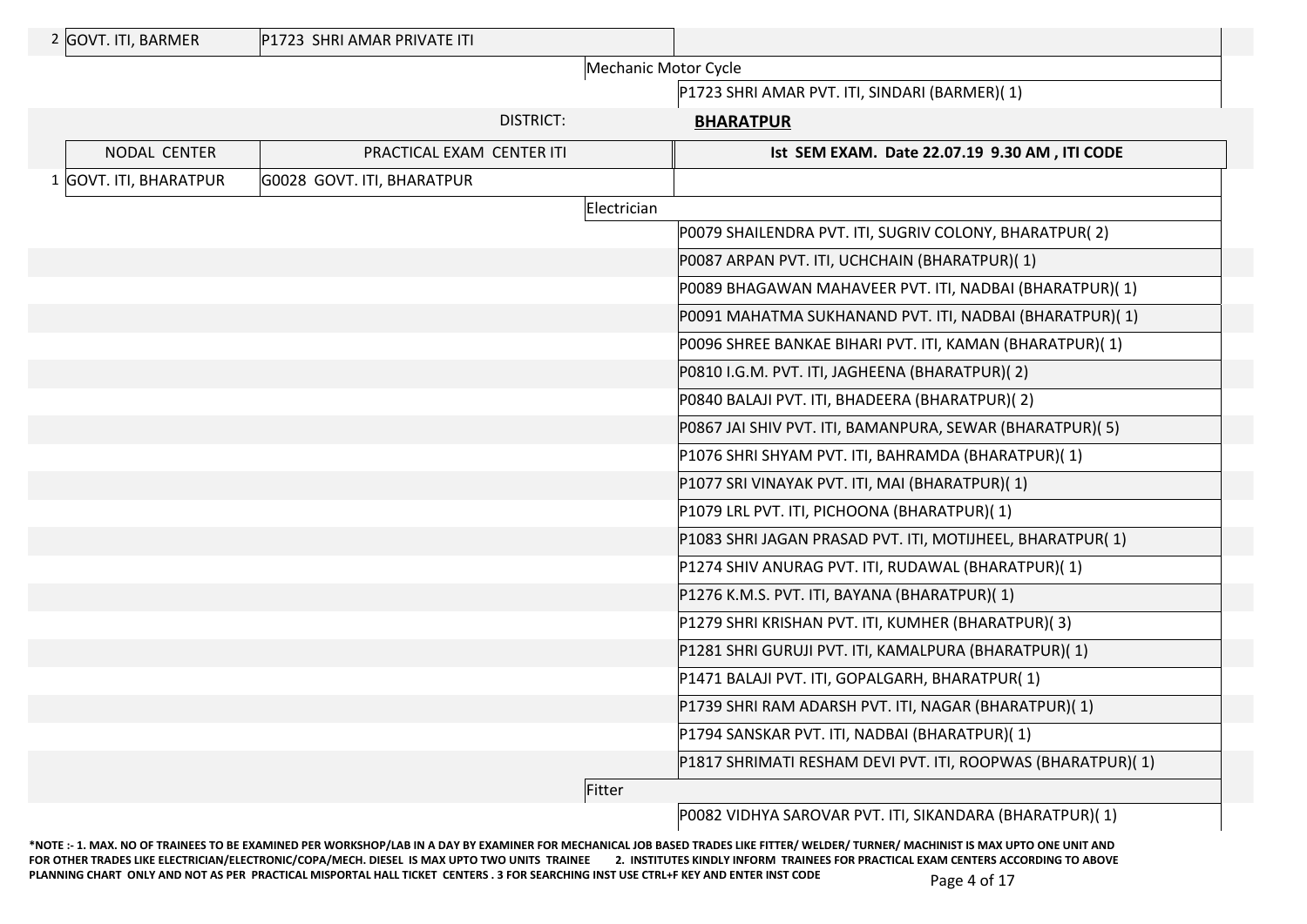|                       |                                            |                                  | P0096 SHREE BANKAE BIHARI PVT. ITI, KAMAN (BHARATPUR)(1) |
|-----------------------|--------------------------------------------|----------------------------------|----------------------------------------------------------|
|                       |                                            |                                  | P0810 I.G.M. PVT. ITI, JAGHEENA (BHARATPUR)(1)           |
|                       |                                            |                                  | P1623 HARI SHANKAR PVT. ITI, BHARATPUR(1)                |
|                       | <b>DISTRICT:</b>                           |                                  | <b>BHILWARA</b>                                          |
| NODAL CENTER          | PRACTICAL EXAM CENTER ITI                  |                                  | Ist SEM EXAM. Date 22.07.19 9.30 AM, ITI CODE            |
| 1 GOVT. ITI, BHILWARA | G0003 GOVT. ITI, BHILWARA                  |                                  |                                                          |
|                       |                                            | Electrician                      |                                                          |
|                       |                                            |                                  | P1087 KRISHNA PVT. ITI, R C VYAS COLONY, BHILWARA(1)     |
|                       |                                            |                                  | P1633 MEWAR PVT. ITI, ROOPAHELI (BHILWARA)(1)            |
|                       |                                            |                                  | P1783 BALAJI PVT. ITI, ASIND (BHILWARA)(1)               |
|                       |                                            |                                  | P1819 CAMBRIDGE PVT. ITI, ASIND (BHILWARA)(2)            |
|                       |                                            | Fitter                           |                                                          |
|                       |                                            |                                  | P1633 MEWAR PVT. ITI, ROOPAHELI (BHILWARA)(2)            |
|                       |                                            |                                  | P1734 MEWAR PVT. ITI, ASIND (BHILWARA)(1)                |
|                       |                                            | Wireman                          |                                                          |
|                       |                                            |                                  | P1618 KANCHAN SHREE PVT. ITI, BHILWARA(1)                |
|                       |                                            |                                  | P1735 NEELKANTH PVT. ITI, MANDALGARH (BHILWARA)(1)       |
| 2 GOVT. ITI, BHILWARA | P1633 MEWAR PVT. ITI, ROOPAHELI (BHILWARA) |                                  |                                                          |
|                       |                                            | <b>Health Sanitary Inspector</b> |                                                          |
|                       |                                            |                                  | P1633 MEWAR PVT. ITI, ROOPAHELI (BHILWARA)(1)            |
|                       |                                            |                                  | P1734 MEWAR PVT. ITI, ASIND (BHILWARA)(1)                |
|                       | <b>DISTRICT:</b>                           |                                  | <b>BIKANER</b>                                           |
| NODAL CENTER          | PRACTICAL EXAM CENTER ITI                  |                                  | Ist SEM EXAM. Date 22.07.19 9.30 AM, ITI CODE            |
| 1 GOVT. ITI, BIKANER  | G0017 GOVT. ITI, BIKANER                   |                                  |                                                          |
|                       |                                            | Electrician                      |                                                          |
|                       |                                            |                                  | P0751 AKANKSHA PVT. ITI, NOKHA (BIKANER)(1)              |
|                       |                                            |                                  | P1474 NEW BASIC PVT. ITI, BAJJU KHALSA (BIKANER)(2)      |
|                       | <b>DISTRICT:</b>                           |                                  | <b>BUNDI</b>                                             |
|                       |                                            |                                  | Ist SEM EXAM. Date 22.07.19 9.30 AM, ITI CODE            |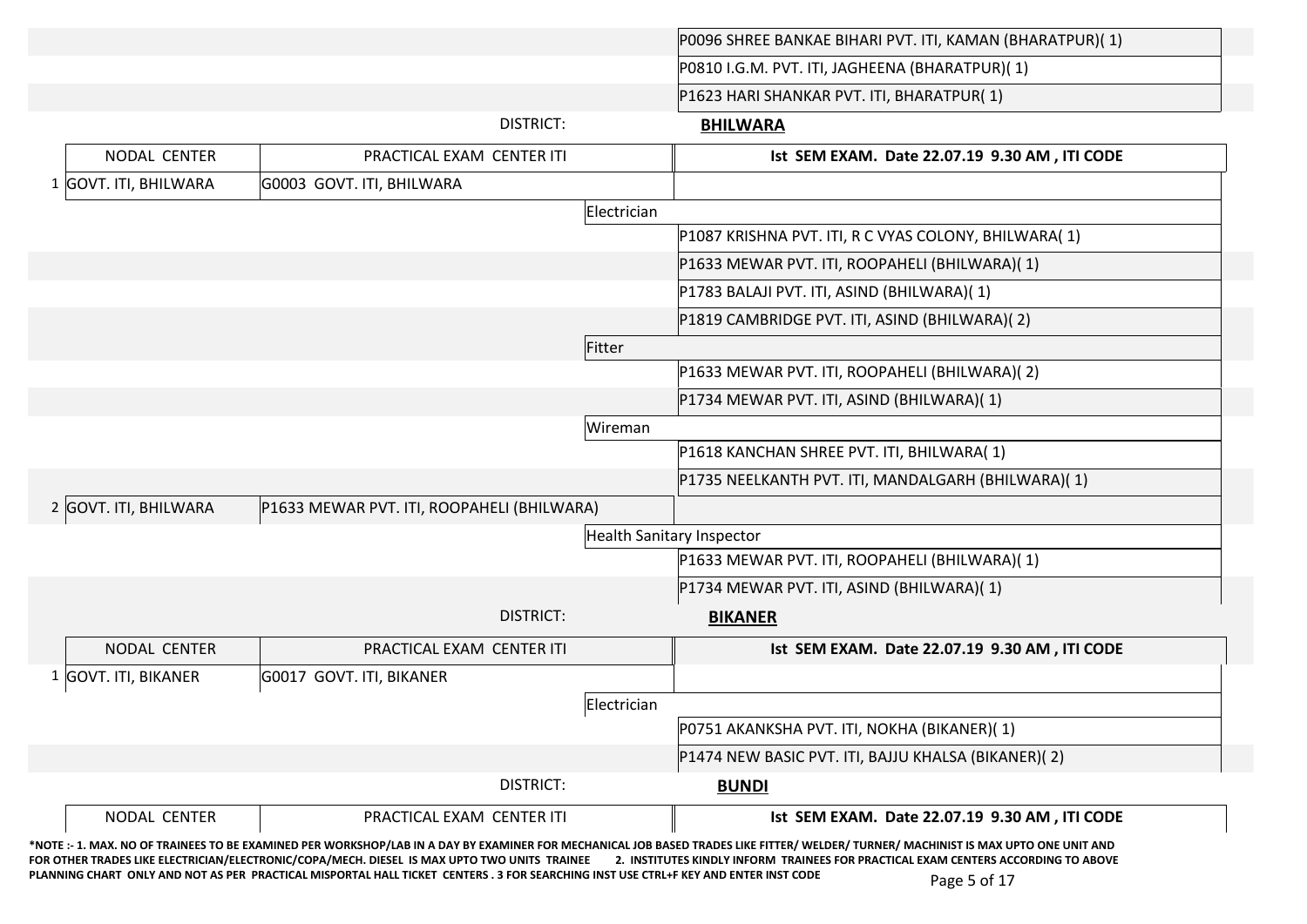|                          | 1 GOVT. ITI, KESHORAIPATAN G0080 GOVT. ITI, KESHORAIPATAN |                        |                                                                            |
|--------------------------|-----------------------------------------------------------|------------------------|----------------------------------------------------------------------------|
|                          |                                                           | Electrician            |                                                                            |
|                          |                                                           |                        | P0504 NENVA PVT. ITI, NAINWA (BUNDI)(1)                                    |
|                          |                                                           |                        | P1105 KAUSHAL PVT. ITI, SEENTA (BUNDI)(1)                                  |
|                          |                                                           |                        | P1476 SHRI ANNAPURNA PVT. ITI, KAPRAIN (BUNDI)(1)                          |
|                          |                                                           |                        | P1779 SANSKAR PVT. ITI, KESHORAIPATAN (BUNDI)(1)                           |
|                          |                                                           |                        | P1803 INDERGARH PVT. ITI, NAINWA (BUNDI)(1)                                |
|                          | <b>DISTRICT:</b>                                          |                        | <b>CHITTAURGARH</b>                                                        |
| NODAL CENTER             | PRACTICAL EXAM CENTER ITI                                 |                        | Ist SEM EXAM. Date 22.07.19 9.30 AM, ITI CODE                              |
| 1 GOVT. ITI, CHITTORGARH | G0094 GOVT. ITI, CHITTORGARH                              |                        |                                                                            |
|                          |                                                           | Electrician            |                                                                            |
|                          |                                                           |                        | P0106 J.K. INSTITUTE OF TECHNOLOGY PVT. ITI, NIMBAHERA<br>(CHITTORGARH)(1) |
|                          | <b>DISTRICT:</b>                                          |                        | <b>CHURU</b>                                                               |
| NODAL CENTER             | PRACTICAL EXAM CENTER ITI                                 |                        | Ist SEM EXAM. Date 22.07.19 9.30 AM, ITI CODE                              |
| 1 GOVT. ITI, CHURU       | G0018 GOVT. ITI, CHURU                                    |                        |                                                                            |
|                          |                                                           | Electrician            |                                                                            |
|                          |                                                           |                        | P0117 CHOUDHARY M.S. MEMORIAL PVT. ITI, TARANAGAR (CHURU)(1)               |
|                          |                                                           |                        | P0948 CHAUDHARY PVT. ITI, RAJGARH (CHURU)(1)                               |
|                          |                                                           |                        | P1017 RATANGARH PVT. ITI, RATANGARH (CHURU)(1)                             |
|                          |                                                           |                        | P1225 CHANDGI RAM PVT. ITI, BAIRASAR CHHOTA (CHURU)(1)                     |
|                          |                                                           |                        | P1288 LAMBA PVT. ITI, CHURU(1)                                             |
|                          |                                                           |                        | P1289 SUMITRA MEMORIAL PVT. ITI, RATANGARAH (CHURU)(1)                     |
|                          |                                                           |                        | P1821 SHVA PVT. ITI, SAHWA (CHURU)(2)                                      |
|                          |                                                           | <b>Mechanic Diesel</b> |                                                                            |
|                          |                                                           |                        | P1289 SUMITRA MEMORIAL PVT. ITI, RATANGARAH (CHURU)(1)                     |
|                          | DISTRICT:                                                 |                        | <b>DAUSA</b>                                                               |
| NODAL CENTER             | PRACTICAL EXAM CENTER ITI                                 |                        | Ist SEM EXAM. Date 22.07.19 9.30 AM, ITI CODE                              |
| 1 GOVT. ITI, DAUSA       | G0032 GOVT. ITI, DAUSA                                    |                        |                                                                            |

**\*NOTE :- 1. MAX. NO OF TRAINEES TO BE EXAMINED PER WORKSHOP/LAB IN A DAY BY EXAMINER FOR MECHANICAL JOB BASED TRADES LIKE FITTER/ WELDER/ TURNER/ MACHINIST IS MAX UPTO ONE UNIT AND**  FOR OTHER TRADES LIKE ELECTRICIAN/ELECTRONIC/COPA/MECH. DIESEL IS MAX UPTO TWO UNITS TRAINEE 2. INSTITUTES KINDLY INFORM TRAINEES FOR PRACTICAL EXAM CENTERS ACCORDING TO ABOVE PLANNING CHART ONLY AND NOT AS PER PRACTICAL MISPORTAL HALL TICKET CENTERS . 3 FOR SEARCHING INST USE CTRL+F KEY AND ENTER INST CODE Page 6 of 17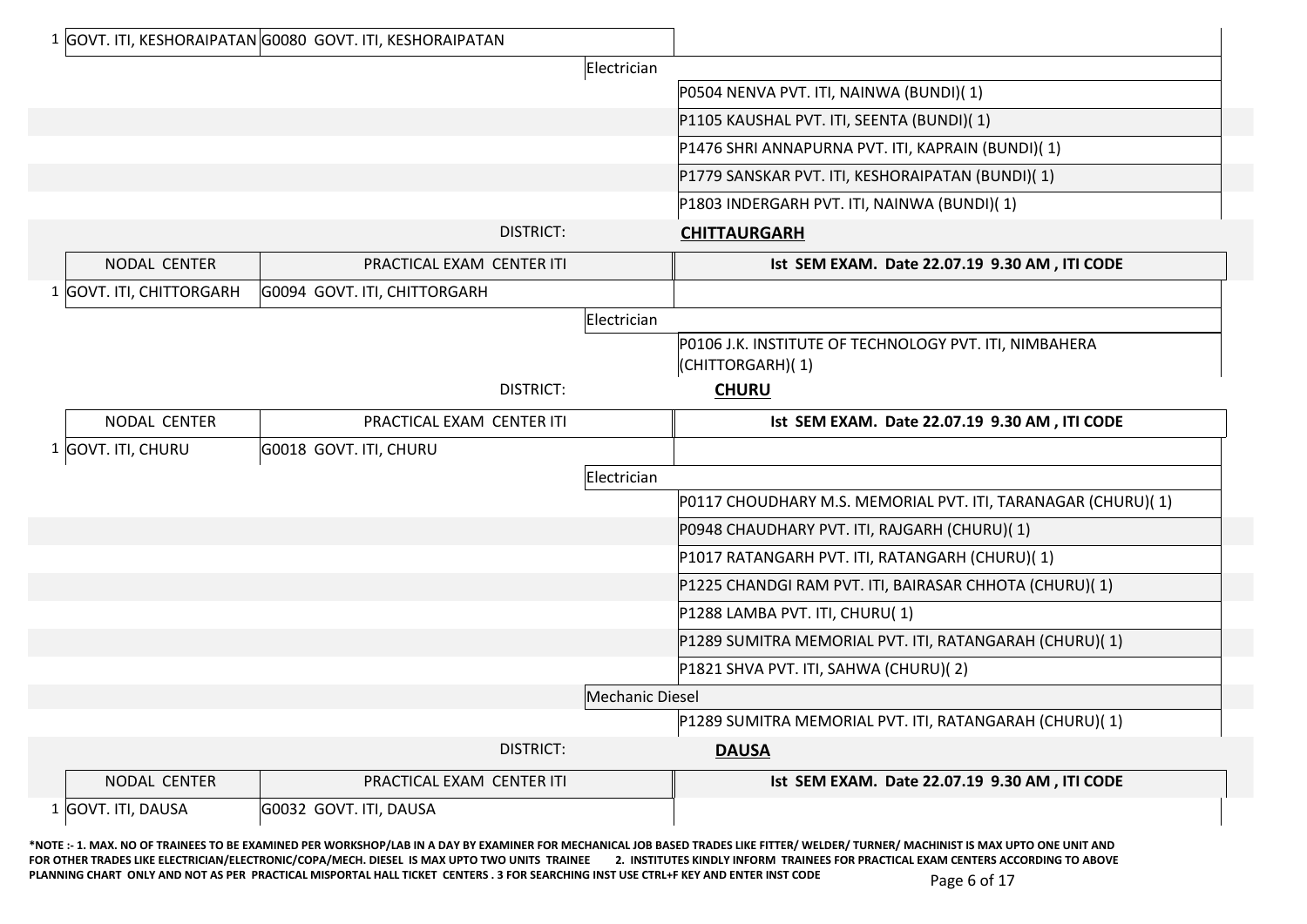|                    |                              | Electrician     |                                                            |
|--------------------|------------------------------|-----------------|------------------------------------------------------------|
|                    |                              |                 | P0146 PUSHPAWATI PVT. ITI, BANDIKUI (DAUSA)(1)             |
|                    |                              |                 | P0148 SHREE GIRIRAJ PVT. ITI, BANDIKUI (DAUSA)(1)          |
|                    |                              |                 | P0422 KULDEEP PVT. ITI, SIRIAN, DAUSA(1)                   |
|                    |                              |                 | P0588 NUTAN PVT. ITI, GEEJGARH (DAUSA)(1)                  |
|                    |                              |                 | P0592 SHRI SHYAM PVT. ITI, TEEKRI JAFRAN, MAHWA (DAUSA)(2) |
|                    |                              |                 | P0737 SHRI MOHAN PVT. ITI, DAUSA(2)                        |
|                    |                              |                 | P0805 LOTWARA PVT. ITI, LOTAWARA (DAUSA)(2)                |
|                    |                              |                 | P1650 ASHISH PVT. ITI, KHEDA KURD (DAUSA)(1)               |
|                    |                              |                 | P1656 SHYAM PVT. ITI, DEHLAL (DAUSA)(14)                   |
|                    |                              |                 | P1746 NEW RAJASTHAN PVT. ITI, SIKRAI (DAUSA)(1)            |
|                    |                              |                 | P1812 NEW VANSH PVT. ITI, DAUSA(2)                         |
|                    |                              |                 | P1824 KANISHK PVT. ITI, BANDIKUI (DAUSA)(2)                |
|                    |                              | Mechanic Diesel |                                                            |
|                    |                              |                 | P0431 VIJAY PVT. ITI, BANDIKUI (DAUSA)(1)                  |
|                    |                              |                 | P0590 RAM SWAROOP AGARWAL PVT. ITI, MANDAWAR (DAUSA)(1)    |
| 2 GOVT. ITI, DAUSA | P0581 GIRISH PVT. ITI, DAUSA |                 |                                                            |
|                    |                              | Fitter          |                                                            |
|                    |                              |                 | P0143 MA PITAMBRA PVT. ITI, DAUSA(1)                       |
|                    |                              |                 | P0438 SHIV PVT. ITI, KALKAKRA, LALSOT (DAUSA)(1)           |
|                    |                              |                 | P0581 GIRISH PVT. ITI, DAUSA(1)                            |
|                    |                              |                 | P0592 SHRI SHYAM PVT. ITI, TEEKRI JAFRAN, MAHWA (DAUSA)(4) |
| 3 GOVT. ITI, DAUSA | P1771 VANSH PVT. ITI, SIKRAI |                 |                                                            |
|                    |                              |                 | <b>Health Sanitary Inspector</b>                           |
|                    |                              |                 | P1771 VANSH PVT. ITI, SIKRAI (DAUSA)(1)                    |
|                    | <b>DISTRICT:</b>             |                 | <b>DHAULPUR</b>                                            |
| NODAL CENTER       | PRACTICAL EXAM CENTER ITI    |                 | Ist SEM EXAM. Date 22.07.19 9.30 AM, ITI CODE              |
| 1 GOVT. ITI, BARI  | G0128 GOVT. ITI, BARI        |                 |                                                            |
|                    |                              | Electrician     |                                                            |

**\*NOTE :- 1. MAX. NO OF TRAINEES TO BE EXAMINED PER WORKSHOP/LAB IN A DAY BY EXAMINER FOR MECHANICAL JOB BASED TRADES LIKE FITTER/ WELDER/ TURNER/ MACHINIST IS MAX UPTO ONE UNIT AND**  FOR OTHER TRADES LIKE ELECTRICIAN/ELECTRONIC/COPA/MECH. DIESEL IS MAX UPTO TWO UNITS TRAINEE 2. INSTITUTES KINDLY INFORM TRAINEES FOR PRACTICAL EXAM CENTERS ACCORDING TO ABOVE PLANNING CHART ONLY AND NOT AS PER PRACTICAL MISPORTAL HALL TICKET CENTERS . 3 FOR SEARCHING INST USE CTRL+F KEY AND ENTER INST CODE Page 7 of 17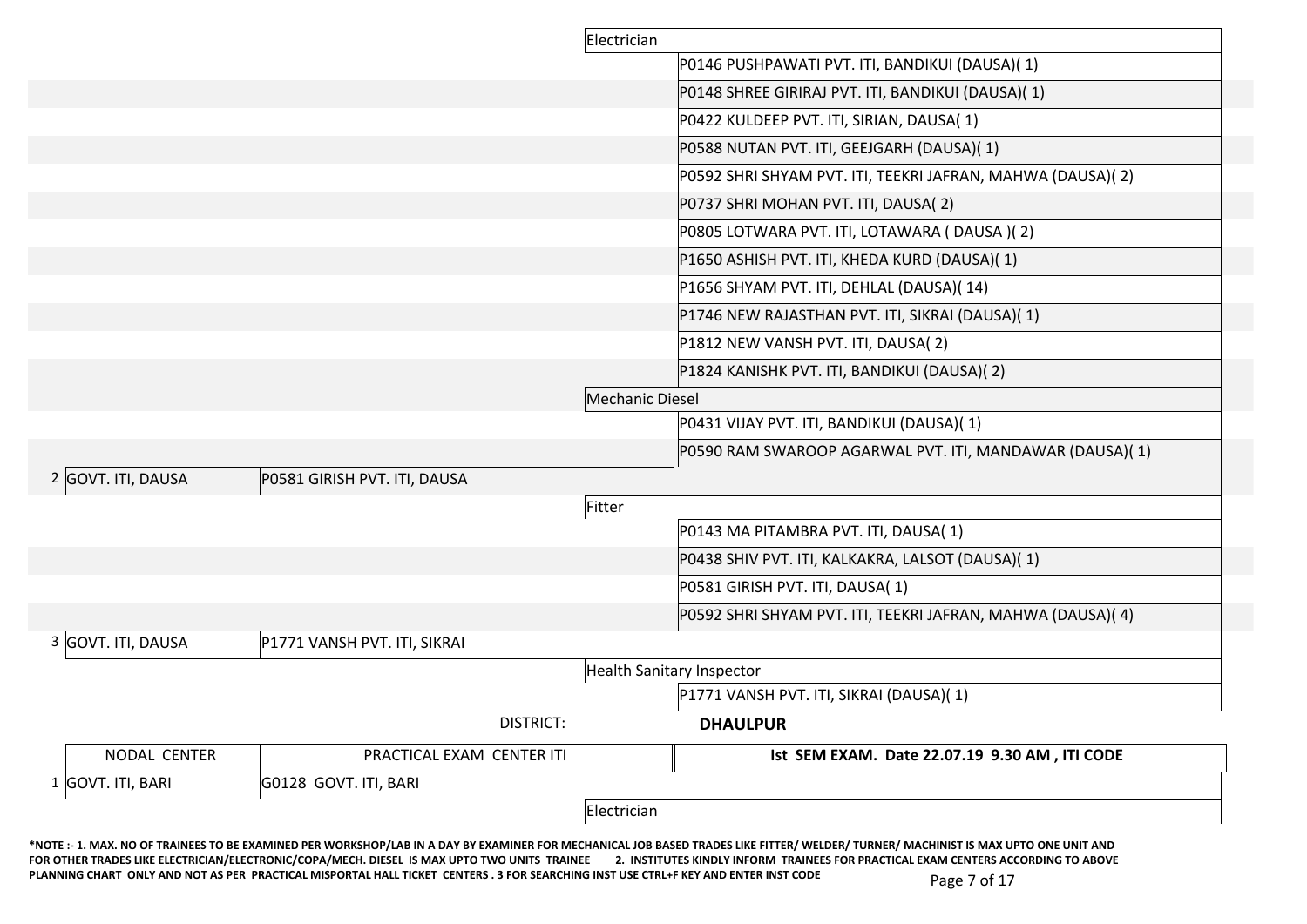|              |                                                            |                 | P0126 SHREE GOVERDHAN PVT. ITI, BASERI (DHAULPUR)(1)                      |
|--------------|------------------------------------------------------------|-----------------|---------------------------------------------------------------------------|
|              |                                                            |                 | P1117 B.L. PVT. ITI, RAJAKHERA (DHOLPUR)(1)                               |
|              |                                                            |                 | P1121 BANKE BIHARI PVT. ITI, DEFENCE COLONY, DHOLPUR(2)                   |
|              |                                                            |                 | P1300 CHAUDHARY NISHA SHARMA PVT. ITI, RAJAKHERA BY PASS, DHOLPUR(<br> 1) |
|              |                                                            | Fitter          |                                                                           |
|              |                                                            |                 | P0126 SHREE GOVERDHAN PVT. ITI, BASERI (DHAULPUR)(1)                      |
|              | <b>DISTRICT:</b>                                           |                 | <b>GANGANAGAR</b>                                                         |
| NODAL CENTER | PRACTICAL EXAM CENTER ITI                                  |                 | Ist SEM EXAM. Date 22.07.19 9.30 AM, ITI CODE                             |
|              | 1 GOVT. ITI, SRI GANGANAGA G0022 GOVT. ITI, SRI GANGANAGAR |                 |                                                                           |
|              |                                                            |                 | Computer Operator and Programming Assistant                               |
|              |                                                            |                 | P0283 JAIN PVT. ITI, SSB ROAD, SRI GANGANAGAR(2)                          |
|              |                                                            |                 | P0286 MAHARAJA AGRESEN PVT. ITI, PADAMPUR(SRI GANGANAGAR)(1)              |
|              |                                                            | Electrician     |                                                                           |
|              |                                                            |                 | P1435 TECHNNOTIME PVT. ITI, CHAK SPGM, ANUPGARH (SRI GANGANAGAR)(<br> 1)  |
|              |                                                            |                 | P1440 MURTI DEVI PVT. ITI, CHAK-4 SDS (SRI GANGANAGAR)(1)                 |
|              |                                                            |                 | P1601 TAGORE PVT. ITI, ANUPGARH (SRI GANGANAGAR)(1)                       |
|              |                                                            | Mechanic Diesel |                                                                           |
|              |                                                            |                 | P0285 MAHARAJA AGARSEN PVT. ITI, SURATGARH (SRI GANGANAGAR)(1)            |
|              | <b>DISTRICT:</b>                                           |                 | <b>HANUMANGARH</b>                                                        |
| NODAL CENTER | PRACTICAL EXAM CENTER ITI                                  |                 | Ist SEM EXAM. Date 22.07.19 9.30 AM, ITI CODE                             |
|              | 1 GOVT. ITI, HANUMANGARH G0019 GOVT. ITI, HANUMANGARH      |                 |                                                                           |
|              |                                                            | Electrician     |                                                                           |
|              |                                                            |                 | P0779 KALPANA PVT. ITI, CHHANI BARI (HANUMANGARH)(2)                      |
|              |                                                            |                 | P1301 VIVEKANAND PVT. ITI, SIKRORI BARANI (HANUMANGARH)(2)                |
|              |                                                            |                 | P1495 B.R. CHAUDHARY PVT. ITI, CHAK-19 (HANUMANGARH)(1)                   |
|              |                                                            |                 | P1686 BALAJI PVT. ITI, NOHAR (HANUMANGARH)(1)                             |
|              |                                                            |                 | P1789 UNIQUE PVT. ITI, BHADRA (HANUMANGARH)(2)                            |

**\*NOTE :- 1. MAX. NO OF TRAINEES TO BE EXAMINED PER WORKSHOP/LAB IN A DAY BY EXAMINER FOR MECHANICAL JOB BASED TRADES LIKE FITTER/ WELDER/ TURNER/ MACHINIST IS MAX UPTO ONE UNIT AND**  FOR OTHER TRADES LIKE ELECTRICIAN/ELECTRONIC/COPA/MECH. DIESEL IS MAX UPTO TWO UNITS TRAINEE 2. INSTITUTES KINDLY INFORM TRAINEES FOR PRACTICAL EXAM CENTERS ACCORDING TO ABOVE PLANNING CHART ONLY AND NOT AS PER PRACTICAL MISPORTAL HALL TICKET CENTERS . 3 FOR SEARCHING INST USE CTRL+F KEY AND ENTER INST CODE Page 8 of 17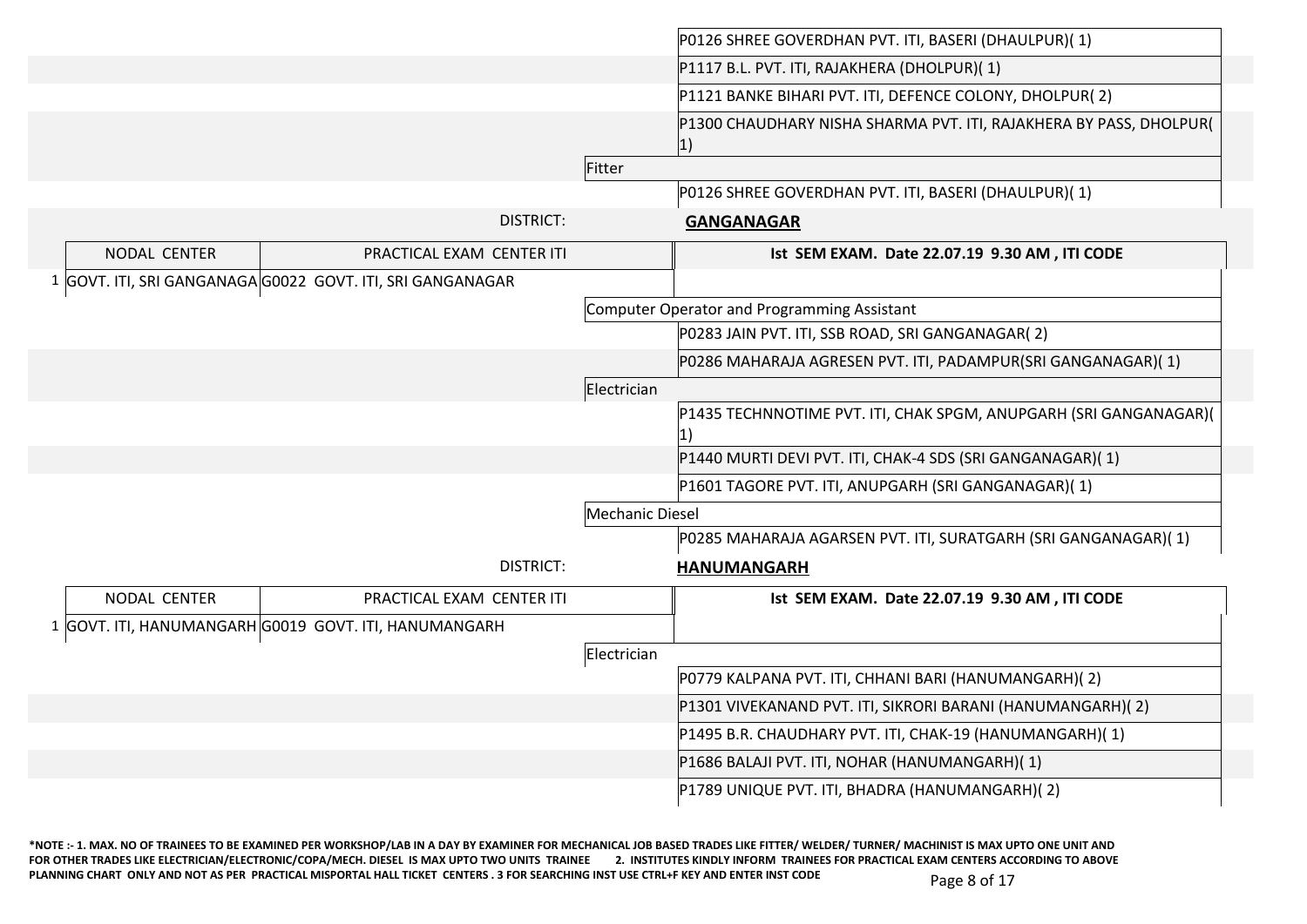|                            | <b>DISTRICT:</b>               |             | <b>JAIPUR</b>                                             |
|----------------------------|--------------------------------|-------------|-----------------------------------------------------------|
| NODAL CENTER               | PRACTICAL EXAM CENTER ITI      |             | Ist SEM EXAM. Date 22.07.19 9.30 AM, ITI CODE             |
| 1 GOVT. ITI, AMER          | G0026 GOVT. ITI, AMER          |             |                                                           |
|                            |                                | Electrician |                                                           |
|                            |                                |             | P0849 SHIVALOK PVT. ITI, ROONDAL (JAIPUR)(28)             |
|                            |                                |             | P1145 RAJASTHAN PVT. ITI, CHANDWAJI (JAIPUR)(2)           |
|                            |                                |             | P1763 SUNRISE PVT. ITI, TOONGA (JAIPUR)(1)                |
| 2 GOVT. ITI, SAMBHAR       | G0046 GOVT. ITI, SAMBHAR       |             |                                                           |
|                            |                                | Electrician |                                                           |
|                            |                                |             | P0769 BHARTI PVT. ITI, BHAINSAWA (JAIPUR)(1)              |
|                            |                                |             | P0855 SANKALP PVT. ITI, DUNGARI, HINGONIA (JAIPUR)(1)     |
|                            |                                |             | P0923 AARIYAN PVT. ITI, HINGONIA (JAIPUR)(8)              |
| 3 GOVT. ITI, CHOMU         | G0124 GOVT. ITI, CHOMU         |             |                                                           |
|                            |                                | Electrician |                                                           |
|                            |                                |             | P0768 GURUKUL PVT. ITI, CHOMU (JAIPUR)(26)                |
|                            |                                |             | P0853 SHRI SHAYAM PVT. ITI, UDAIPURIA (JAIPUR)(1)         |
|                            |                                |             | P0904 MANTHAN PVT. ITI, CHOMU (JAIPUR)(1)                 |
|                            |                                |             | P1026 NEW TARGET PVT. ITI, CHOMU (JAIPUR)(1)              |
|                            |                                |             | P1137 GYANDEEP PVT. ITI, AMARPURA (JAIPUR)(1)             |
|                            |                                |             | P1150 VIDYAGRAM PVT. ITI, CHOMU (JAIPUR)(2)               |
|                            |                                |             | P1322 ADITYA PVT. ITI, GOVIND VIHAR, KALADERA (JAIPUR)(3) |
|                            |                                |             | P1325 SHRI KRISHNA PVT. ITI, TIGARIYA (JAIPUR)(1)         |
|                            |                                |             | P1330 PRINCE PVT. ITI, CHOMU (JAIPUR)(3)                  |
|                            |                                |             | P1513 SHRI GANESH PVT. ITI, UDAIPURIA (JAIPUR)(1)         |
|                            |                                |             | P1648 SATYAM PVT. ITI, TIGARIYA (JAIPUR)(2)               |
|                            |                                |             | P1776 AZAD PVT. ITI, CHOMU (JAIPUR)(1)                    |
| 4 Govt. ITI, Kho-Nagoriyan | G0135 Govt. ITI, Kho-Nagoriyan |             |                                                           |
|                            |                                | Electrician |                                                           |
|                            |                                |             | P0205 RAJASTHAN PVT. ITI, MANSAROVER, JAIPUR(1)           |

**\*NOTE :- 1. MAX. NO OF TRAINEES TO BE EXAMINED PER WORKSHOP/LAB IN A DAY BY EXAMINER FOR MECHANICAL JOB BASED TRADES LIKE FITTER/ WELDER/ TURNER/ MACHINIST IS MAX UPTO ONE UNIT AND**  FOR OTHER TRADES LIKE ELECTRICIAN/ELECTRONIC/COPA/MECH. DIESEL IS MAX UPTO TWO UNITS TRAINEE 2. INSTITUTES KINDLY INFORM TRAINEES FOR PRACTICAL EXAM CENTERS ACCORDING TO ABOVE PLANNING CHART ONLY AND NOT AS PER PRACTICAL MISPORTAL HALL TICKET CENTERS . 3 FOR SEARCHING INST USE CTRL+F KEY AND ENTER INST CODE Page 9 of 17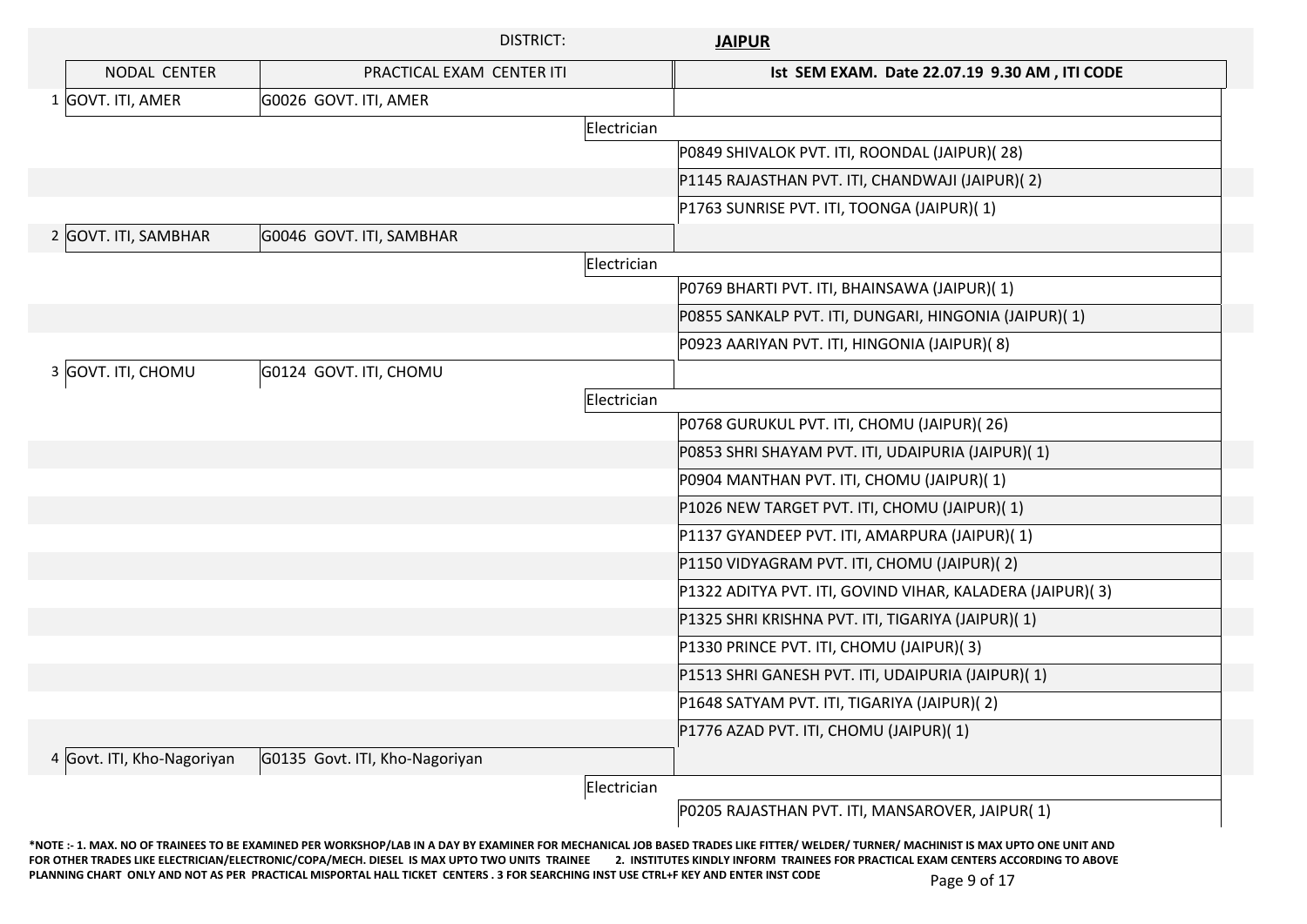|                        | P0209 SHREE BALAJI PVT. ITI, JHOTWARA, JAIPUR(1)             |
|------------------------|--------------------------------------------------------------|
|                        | P0212 VISHALAKSHI PVT. ITI, SANGANER (JAIPUR)(2)             |
|                        | P0317 SHREE MINESH PVT. ITI, JAMWA RAMGARH (JAIPUR)(1)       |
|                        | P0381 BABA BHAGWAN DAS PVT. ITI, SHAHPURA (JAIPUR)(1)        |
|                        | P0618 SOHAR PVT. ITI, BASSI (JAIPUR)(2)                      |
|                        | P0892 GAURAV PVT. ITI, JAIPUR(1)                             |
|                        | P0896 NEW BRIGHT LAND PVT. ITI, MALIVYA NAGAR, JAIPUR(1)     |
|                        | P0902 SHIVAM PVT. ITI, MANOHARPUR (JAIPUR)(1)                |
|                        | P0930 P.N.B. PVT. ITI, BHANKROTA (JAIPUR)(1)                 |
|                        | P0971 RADHA MADHAV PVT. ITI, NAYAN (JAIPUR)(1)               |
|                        | P1029 RUKMANI DEVI PVT. ITI, KALWARA (JAIPUR)(4)             |
|                        | P1032 WELCOME PVT. ITI, KALWAR ROAD, JAIPUR(1)               |
|                        | P1143 SHRI RAM PVT. ITI, NAYLA (JAIPUR)(1)                   |
|                        | P1147 CLE PVT. ITI, JAGDISHPURA (JAIPUR)(1)                  |
|                        | P1190 SHIV SHAKTI PVT. ITI, MACHWA KALWAR ROAD, JAIPUR(1)    |
|                        | P1319 NEW SUBODH PVT. ITI, RAIKARANPURA (JAIPUR)(1)          |
|                        | P1328 MAHARISHI PVT. ITI, BORAJ (JAIPUR)(1)                  |
|                        | P1509 K.G.R. PVT. ITI, BHANPUR KALAN (JAIPUR)(1)             |
|                        | P1517 JAYA PVT. ITI, SARNA DUNGAR INDUSTRIAL AREA, JAIPUR(2) |
|                        | P1519 SHRI SHYAM PVT. ITI, MANOHARPUR (JAIPUR)(1)            |
| Fitter                 |                                                              |
|                        | P0201 PRATEEK PVT. ITI, CHAKSU (JAIPUR)(1)                   |
|                        | P0383 BASANT PVT. ITI, KOTPUTLI (JAIPUR)(1)                  |
| <b>Mechanic Diesel</b> |                                                              |
|                        | P0185 TRIVENI PVT. ITI, DHAWALI, SHAHPURA (JAIPUR)(1)        |
|                        | P0190 A.N. PUBLIC PVT. ITI, CHOMU (JAIPUR)(1)                |
|                        | P0369 INDIAN PVT. ITI, TASKOLA (JAIPUR)(2)                   |
|                        | P0386 DASHMESH PVT. ITI, JAIPUR(1)                           |
|                        | P0611 MONISH PVT. ITI, KOT KHAWADA (JAIPUR)(1)               |
|                        |                                                              |

**\*NOTE :- 1. MAX. NO OF TRAINEES TO BE EXAMINED PER WORKSHOP/LAB IN A DAY BY EXAMINER FOR MECHANICAL JOB BASED TRADES LIKE FITTER/ WELDER/ TURNER/ MACHINIST IS MAX UPTO ONE UNIT AND**  FOR OTHER TRADES LIKE ELECTRICIAN/ELECTRONIC/COPA/MECH. DIESEL IS MAX UPTO TWO UNITS TRAINEE 2. INSTITUTES KINDLY INFORM TRAINEES FOR PRACTICAL EXAM CENTERS ACCORDING TO ABOVE PLANNING CHART ONLY AND NOT AS PER PRACTICAL MISPORTAL HALL TICKET CENTERS . 3 FOR SEARCHING INST USE CTRL+F KEY AND ENTER INST CODE Page 10 of 17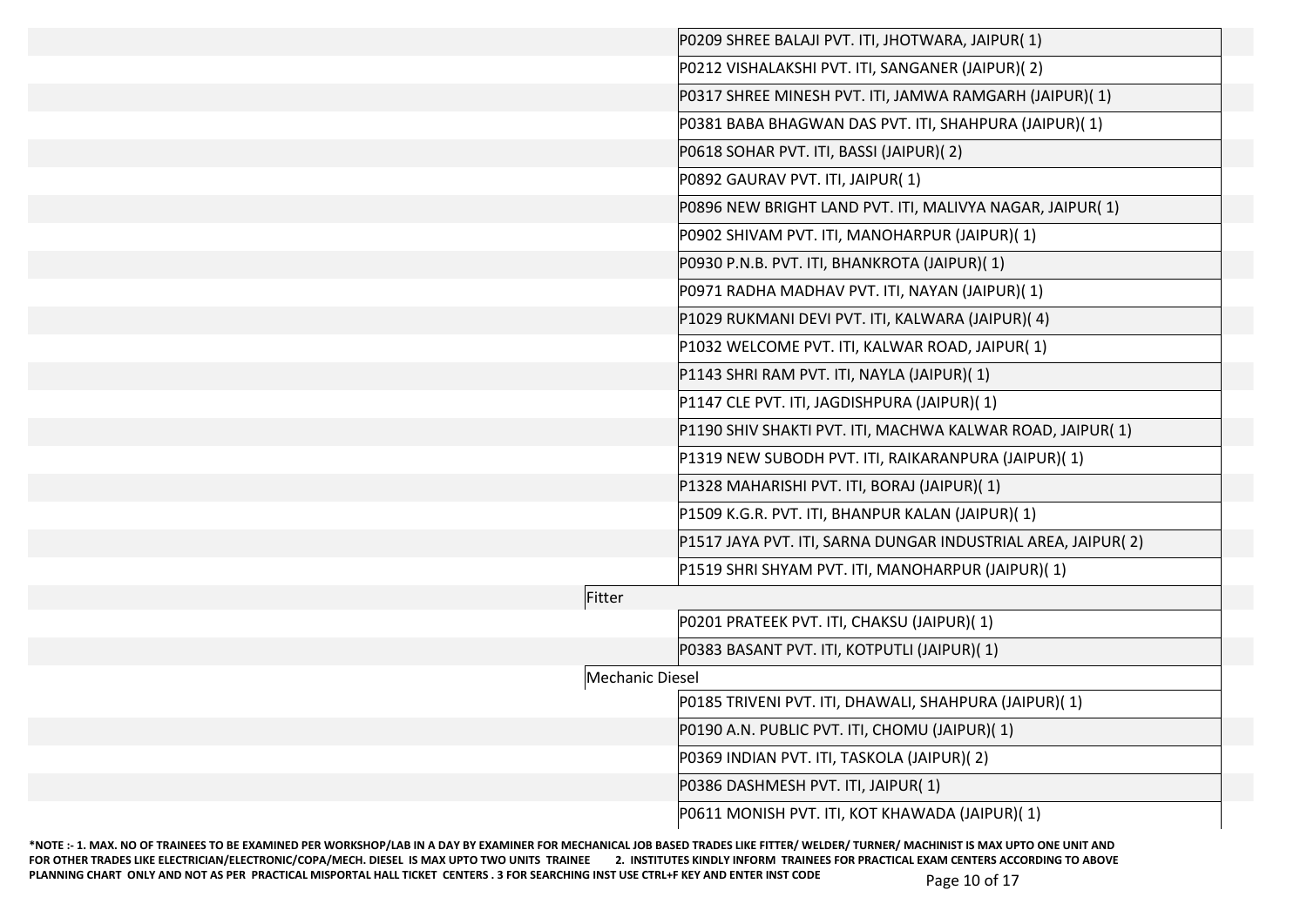|                          |                                                                       |                        | P0613 NIRMALA DEVI PVT. ITI, SANGANER (JAIPUR)(1)        |
|--------------------------|-----------------------------------------------------------------------|------------------------|----------------------------------------------------------|
|                          |                                                                       |                        | P0767 RAVI PVT. ITI, NEOTA (JAIPUR)(2)                   |
|                          |                                                                       |                        | P0770 SHRI GIRIRAJ PVT. ITI, KHEJROLI, CHOMU (JAIPUR)(1) |
| 5 GOVT. ITI, KHONAGORIAN | P1763 SUNRISE PRIVATE INDUSTRIAL TRAINING<br>INSTITUTE, TUNGA, JAIPUR |                        |                                                          |
|                          |                                                                       |                        | Fire Technology and Industrial Safety Management         |
|                          |                                                                       |                        | P1763 SUNRISE PVT. ITI, TOONGA (JAIPUR)(1)               |
|                          | <b>DISTRICT:</b>                                                      |                        | <b>JALORE</b>                                            |
| NODAL CENTER             | PRACTICAL EXAM CENTER ITI                                             |                        | Ist SEM EXAM. Date 22.07.19 9.30 AM, ITI CODE            |
| 1 GOVT. ITI, RANIWARA    | G0065 GOVT. ITI, RANIWARA                                             |                        |                                                          |
|                          |                                                                       | Electrician            |                                                          |
|                          |                                                                       |                        | P0911 SHRI HEERA LAL YOGI PVT. ITI, WALERA ( JALORE)( 1) |
|                          | <b>DISTRICT:</b>                                                      |                        | <b>JHALAWAR</b>                                          |
| NODAL CENTER             | PRACTICAL EXAM CENTER ITI                                             |                        | Ist SEM EXAM. Date 22.07.19 9.30 AM, ITI CODE            |
| 1 GOVT. ITI, JHALAWAR    | G0078 GOVT. ITI, JHALAWAR                                             |                        |                                                          |
|                          |                                                                       |                        | Computer Operator and Programming Assistant              |
|                          |                                                                       |                        | P0628 SARDAR PATAL PVT. ITI, JHALAWAR(2)                 |
|                          |                                                                       | Electrician            |                                                          |
|                          |                                                                       |                        | P0630 TECHNO PVT. ITI, JHALAWAR(1)                       |
|                          |                                                                       | Fitter                 |                                                          |
|                          |                                                                       |                        | P1336 MAA SHARDA PVT. ITI, JHALRAPATAN (JHALAWAR)(2)     |
|                          | <b>DISTRICT:</b>                                                      |                        | <b>JHUNJHUNUN</b>                                        |
| NODAL CENTER             | PRACTICAL EXAM CENTER ITI                                             |                        | Ist SEM EXAM. Date 22.07.19 9.30 AM, ITI CODE            |
| 1 GOVT. ITI, CHIRAWA     | G0031 GOVT. ITI, CHIRAWA                                              |                        |                                                          |
|                          |                                                                       | <b>Mechanic Diesel</b> |                                                          |
|                          |                                                                       |                        | P0483 KHETRI PVT. ITI, KHETRI (JHUNJHUNU)(1)             |
| 2 GOVT. ITI, JHUNJHUNUN  | G0127 GOVT. ITI, JHUNJHUNU                                            |                        |                                                          |
|                          |                                                                       |                        | Computer Operator and Programming Assistant              |
|                          |                                                                       |                        |                                                          |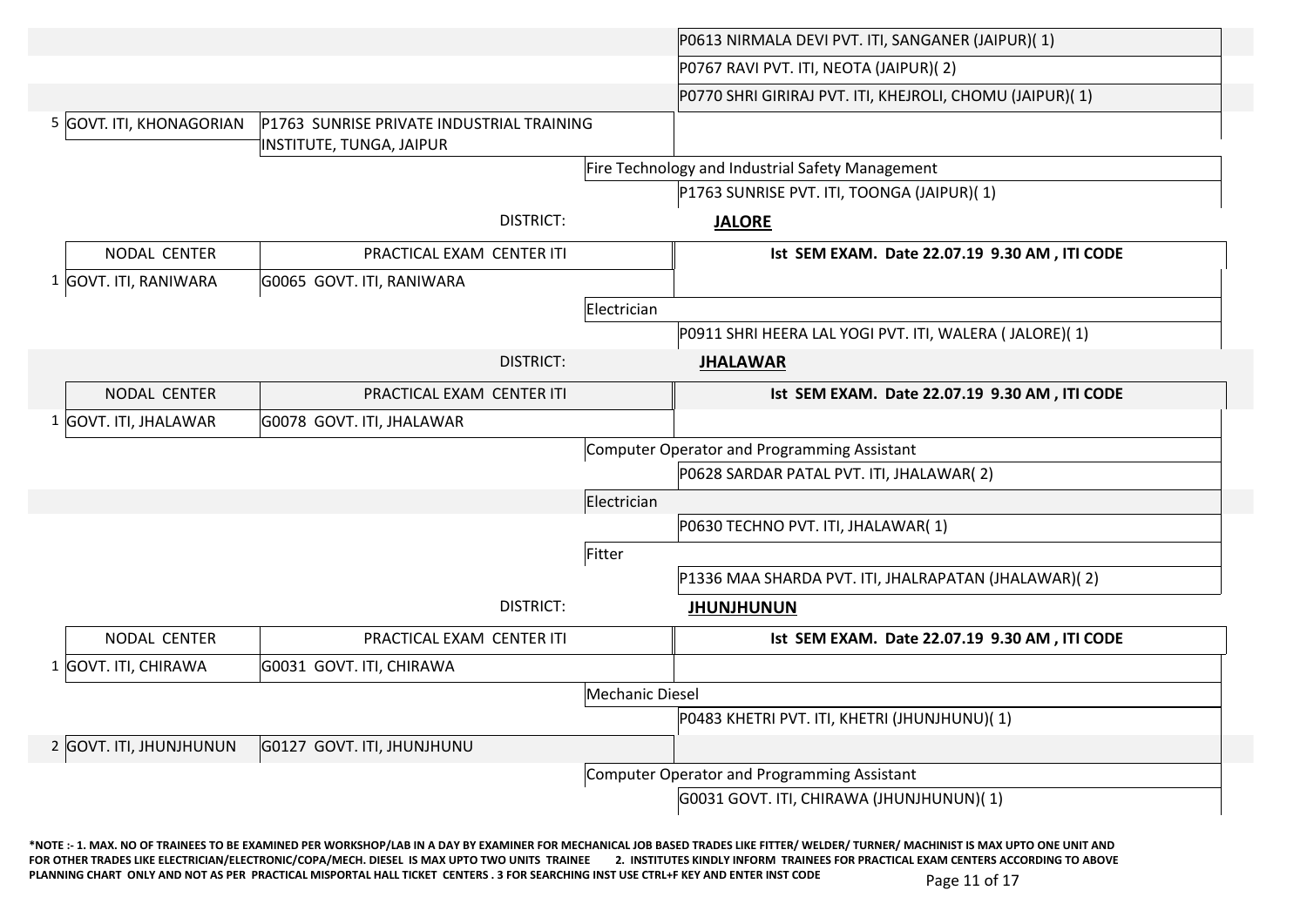|                         |                                          | Electrician                                                                      |
|-------------------------|------------------------------------------|----------------------------------------------------------------------------------|
|                         |                                          | P0643 SAWTANTRATA SENANI CHOUDHARY BEGA RAM PVT. ITI, KOLSIYA<br>(JHUNJHUNUN)(1) |
|                         |                                          | P0644 SHREE NATH PVT. ITI, SHIVPURA, BUHANA (JHUNJHUNU)(1)                       |
|                         |                                          | P0647 Y.S. HALWAN PVT. ITI, PILANI (JHUNJHUNU)(2)                                |
|                         |                                          | P0832 CH. CHARAN SINGH PVT. ITI, MANDAWA (JHUNJHUNU)(1)                          |
|                         |                                          | P1351 R.P. DULER PVT. ITI, BISSAU (JHUNJHUNU)(1)                                 |
|                         |                                          | P1622 SHAMBHAVI PVT. ITI, KHAJPUR BAS (JHUNJHUNUN)(1)                            |
|                         |                                          | P1689 MODERN PVT. ITI, CHANANA (JHUNJHUNUN)(2)                                   |
|                         |                                          | P1729 PARISKAR PVT. ITI, BUHANA (JHUNJHUNUN)(1)                                  |
|                         |                                          | Fitter                                                                           |
|                         |                                          | P0221 NEW INDIAN PVT. ITI, NAVALGARH (JHUNJHUNU)(1)                              |
|                         |                                          | P1786 VAIDIK PVT. ITI, BANGOTHRI KHURD (JHUNJHUNUN)(2)                           |
| 3 GOVT. ITI, JHUNJHUNUN | P0832 CH. CHARAN SINGH PVT. ITI, MANDAWA |                                                                                  |
|                         |                                          | Fire Technology and Industrial Safety Management                                 |
|                         |                                          | P0832 CH. CHARAN SINGH PVT. ITI, MANDAWA (JHUNJHUNU)(1)                          |
|                         | DISTRICT:                                | <b>JODHPUR</b>                                                                   |
| NODAL CENTER            | PRACTICAL EXAM CENTER ITI                | Ist SEM EXAM. Date 22.07.19 9.30 AM, ITI CODE                                    |
| 1 GOVT. ITI, JODHPUR    | G0058 GOVT. ITI, JODHPUR                 |                                                                                  |
|                         |                                          | Electrician                                                                      |
|                         |                                          | P0230 AADARSH PVT. ITI, OSIAN (JODHPUR)(2)                                       |
|                         |                                          | P0738 SHRI BHAIRAV PVT. ITI, PIPAR CITY (JODHPUR)(2)                             |
|                         |                                          | P1176 NOBLE PVT. ITI, PIPAR CITY (JODHPUR)(1)                                    |
|                         |                                          | P1178 MARUDHARA PVT. ITI, UMMEDNAGAR (JODHPUR)(3)                                |
|                         |                                          | P1543 NISHKAM PVT. ITI, PIPAR CITY (JODHPUR)(1)                                  |
|                         |                                          | P1839 GRAMODAYA PVT. ITI, BILARA (JODHPUR)(1)                                    |
|                         |                                          | Mechanic Diesel                                                                  |
|                         |                                          | P0793 SHRI RAM PVT. ITI, TINWARI (JODHPUR)(1)                                    |
|                         |                                          | Wireman                                                                          |

**\*NOTE :- 1. MAX. NO OF TRAINEES TO BE EXAMINED PER WORKSHOP/LAB IN A DAY BY EXAMINER FOR MECHANICAL JOB BASED TRADES LIKE FITTER/ WELDER/ TURNER/ MACHINIST IS MAX UPTO ONE UNIT AND**  FOR OTHER TRADES LIKE ELECTRICIAN/ELECTRONIC/COPA/MECH. DIESEL IS MAX UPTO TWO UNITS TRAINEE 2. INSTITUTES KINDLY INFORM TRAINEES FOR PRACTICAL EXAM CENTERS ACCORDING TO ABOVE PLANNING CHART ONLY AND NOT AS PER PRACTICAL MISPORTAL HALL TICKET CENTERS . 3 FOR SEARCHING INST USE CTRL+F KEY AND ENTER INST CODE Page 12 of 17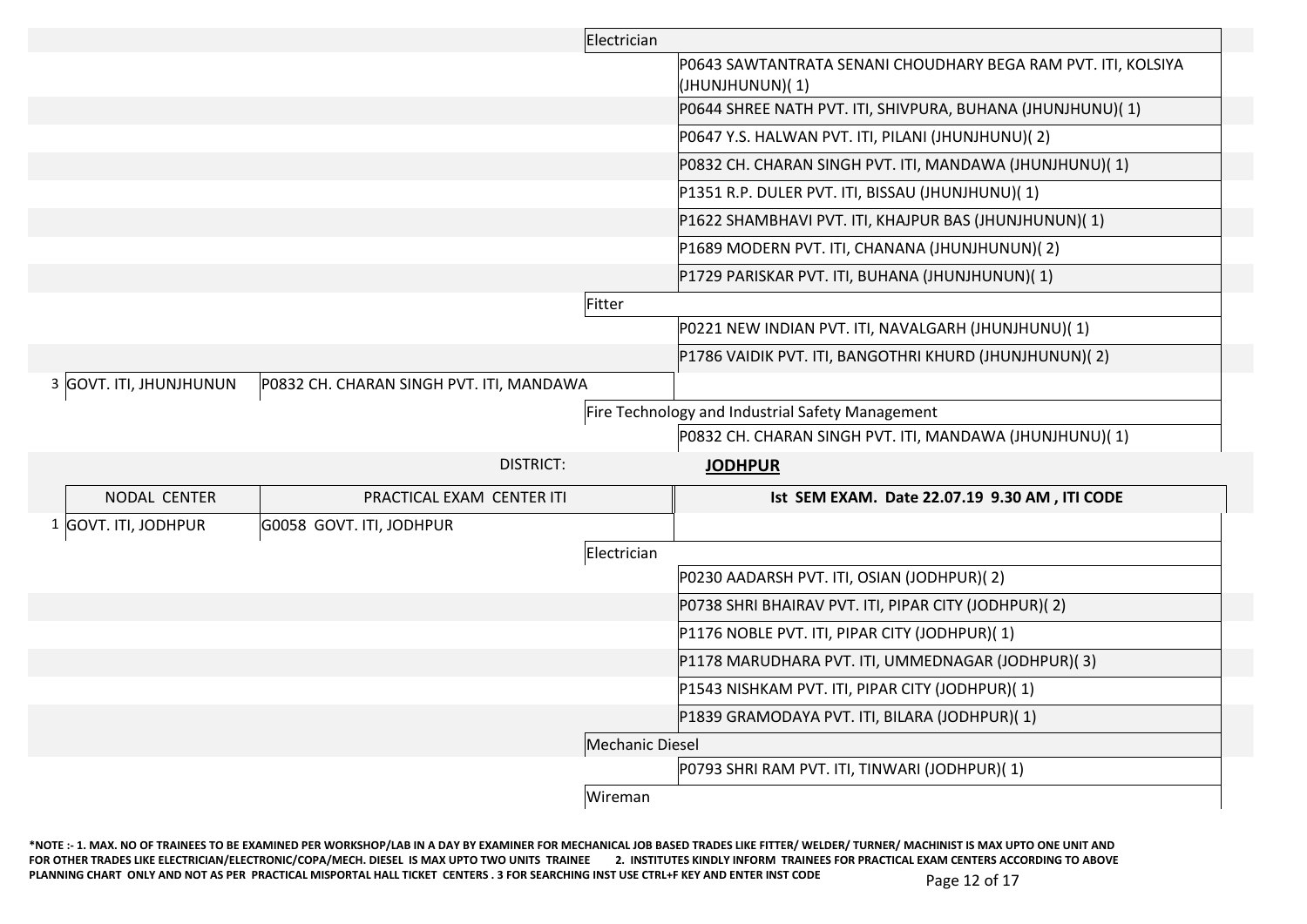P1727 NEELKANTH PVT. ITI, SHERGARH (JODHPUR)( 1)

|                         | <b>DISTRICT:</b>                                                      | <b>KARAULI</b>                                                        |
|-------------------------|-----------------------------------------------------------------------|-----------------------------------------------------------------------|
| NODAL CENTER            | PRACTICAL EXAM CENTER ITI                                             | Ist SEM EXAM. Date 22.07.19 9.30 AM, ITI CODE                         |
| 1 GOVT. ITI, KARAULI    | G0079 GOVT. ITI, KARAULI                                              |                                                                       |
|                         |                                                                       | Electrician                                                           |
|                         |                                                                       | P0231 AGRESEN PVT. ITI, HINDAUN CITY (KARAULI)(1)                     |
|                         |                                                                       | P0417 SHREE KRISHAN PVT. ITI, KURGAON (KARAULI)(1)                    |
|                         |                                                                       | P0668 MAHARAJA AGRASEN PVT. ITI, HINDAUN CITY (KARAULI)(1)            |
|                         |                                                                       | P1359 RADHA GOVIND PVT. ITI, DHINDHORA (KARAULI)(2)                   |
|                         | Fitter                                                                |                                                                       |
|                         |                                                                       | P0666 Veena Memorial Private Industrial Training Institute Karauli(2) |
| 2 GOVT. ITI, KARAULI    | P0666 Veena Memorial Private Industrial Training<br>Institute Karauli |                                                                       |
|                         |                                                                       | <b>Mechanic Diesel</b>                                                |
|                         |                                                                       | P0414 BHAGWAN MAHAVEER PVT. ITI, KACHROLI (KARAULI)(1)                |
|                         |                                                                       | P0666 Veena Memorial Private Industrial Training Institute Karauli(1) |
|                         | <b>DISTRICT:</b>                                                      | <b>KOTA</b>                                                           |
| NODAL CENTER            | PRACTICAL EXAM CENTER ITI                                             | Ist SEM EXAM. Date 22.07.19 9.30 AM, ITI CODE                         |
| 1 WOMEN GOVT. ITI, KOTA | G0083 WOMEN GOVT. ITI, KOTA                                           |                                                                       |
|                         |                                                                       | Electrician                                                           |
|                         |                                                                       | P0256 SANT NAMDEV PVT. ITI, KOTA(1)                                   |
|                         |                                                                       | P0741 MAHARANA PRATAP PVT. ITI. GOPALPURA, KOTA(1)                    |
|                         |                                                                       | P0836 YOGIRAJ PVT. ITI, NAYANOHRA, KOTA(1)                            |
|                         |                                                                       | P1191 RAJA PVT. ITI, BORKHERA (KOTA)(13)                              |
|                         |                                                                       | P1365 RADHA KRISHNA PVT. ITI, DHIKOLI (KOTA)(2)                       |
|                         |                                                                       | P1373 HIFT PVT. ITI, RANGBARI, KOTA(1)                                |
|                         |                                                                       | P1375 BALAJI PVT. ITI, RANPUR (KOTA)(1)                               |
|                         |                                                                       | P1550 VISHWANATH PVT. ITI, AYANA (KOTA)(1)                            |
|                         |                                                                       | P1646 NEW GYAN JYOTI PVT. ITI, KARWAR (KOTA)(1)                       |

**\*NOTE :- 1. MAX. NO OF TRAINEES TO BE EXAMINED PER WORKSHOP/LAB IN A DAY BY EXAMINER FOR MECHANICAL JOB BASED TRADES LIKE FITTER/ WELDER/ TURNER/ MACHINIST IS MAX UPTO ONE UNIT AND**  FOR OTHER TRADES LIKE ELECTRICIAN/ELECTRONIC/COPA/MECH. DIESEL IS MAX UPTO TWO UNITS TRAINEE 2. INSTITUTES KINDLY INFORM TRAINEES FOR PRACTICAL EXAM CENTERS ACCORDING TO ABOVE PLANNING CHART ONLY AND NOT AS PER PRACTICAL MISPORTAL HALL TICKET CENTERS . 3 FOR SEARCHING INST USE CTRL+F KEY AND ENTER INST CODE Page 13 of 17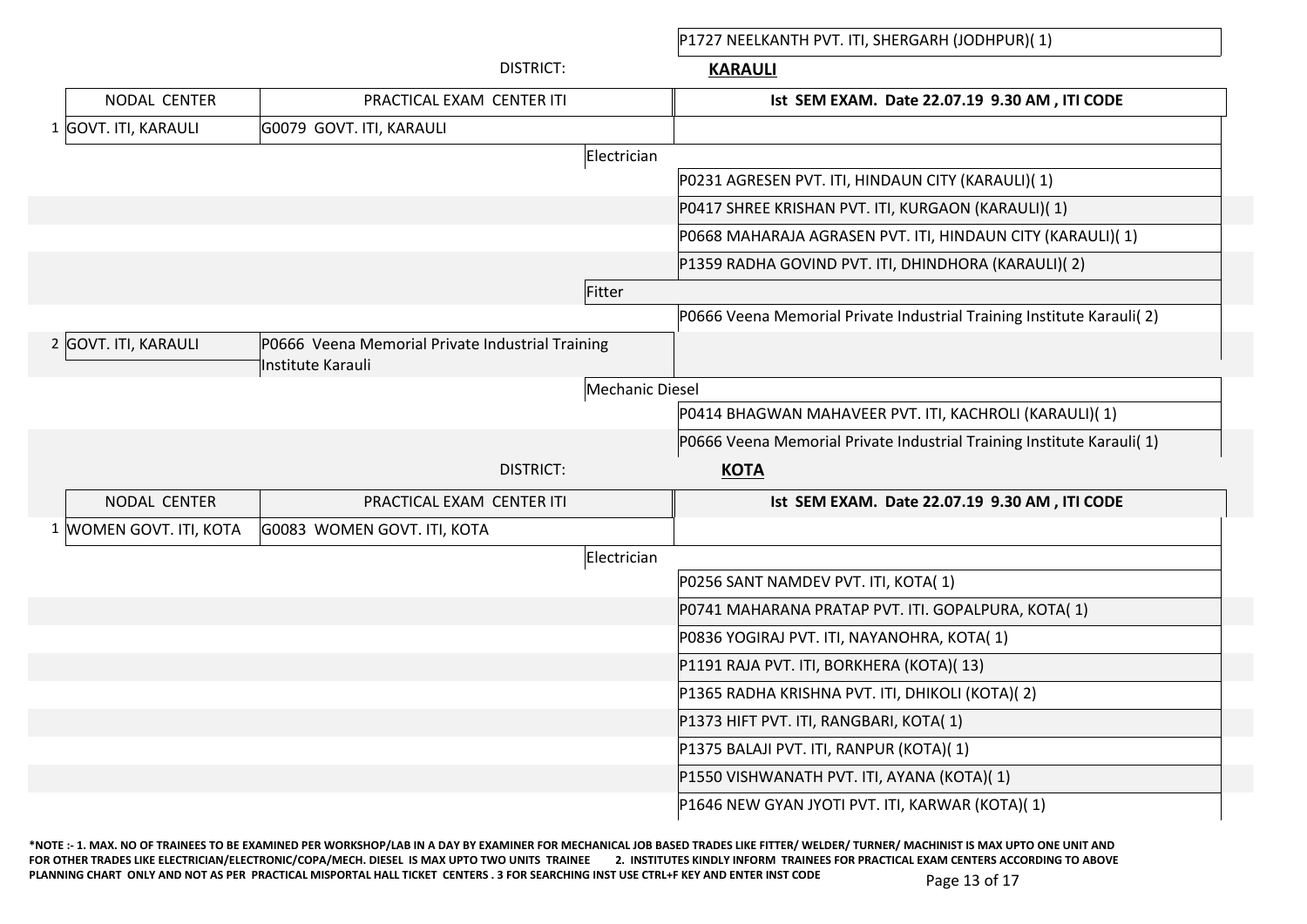|                     | <b>DISTRICT:</b>                                        | <b>NAGAUR</b>                                        |
|---------------------|---------------------------------------------------------|------------------------------------------------------|
| NODAL CENTER        | PRACTICAL EXAM CENTER ITI                               | Ist SEM EXAM. Date 22.07.19 9.30 AM, ITI CODE        |
|                     | 1 GOVT. ITI, KUCHAMANCITY G0007 GOVT. ITI, KUCHAMANCITY |                                                      |
|                     |                                                         | Electrician                                          |
|                     |                                                         | P0934 GOKUL PVT. ITI, KUCHAMAN CITY (NAGAUR)(1)      |
|                     |                                                         | P0984 GLOBAL PVT. ITI, PALARA (NAGAUR)(1)            |
|                     |                                                         | P1200 KUCHAMAN PVT. ITI, KUCHAMAN CITY (NAGAUR)(1)   |
|                     |                                                         | P1202 SHREE HARI PVT. ITI, KUCHAMAN CITY (NAGAUR)(5) |
|                     |                                                         | P1203 RAJASTHAN PVT. ITI, KUCHAMAN CITY (NAGAUR)(1)  |
|                     |                                                         | P1204 VIKALP PVT. ITI, KUCHAMAN CITY (NAGAUR)(1)     |
|                     |                                                         | P1560 KISAN PVT. ITI, KUCHAMAN CITY (NAGAUR)(4)      |
|                     |                                                         | P1569 SATYAM PVT. ITI, CHITAWA (NAGAUR)(1)           |
|                     |                                                         | Mechanic Diesel                                      |
|                     |                                                         | P0777 SHRI TAGORE PVT. ITI, KUCHAMANCITY (NAGAUR)(2) |
| 2 GOVT. ITI, NAGAUR | G0012 GOVT. ITI, NAGAUR                                 |                                                      |
|                     |                                                         | Electrician                                          |
|                     |                                                         | P0742 RAJ PVT. ITI, JHUNJHALA (NAGAUR)(1)            |
|                     |                                                         | P0829 TAGORE PVT. ITI, MAULASAR (NAGAUR)(1)          |
|                     |                                                         | P0856 SHIV PVT. ITI, SHEELGAON (NAGAUR)(1)           |
|                     |                                                         | P0883 JMK PVT. ITI, SATLAS (NAGAUR)(2)               |
|                     |                                                         | P1209 SAINT KABIR PVT. ITI, JASWANTGARH (NAGAUR)(2)  |
|                     |                                                         | P1380 TAGORE PVT. ITI, CHHOTI KHATU (NAGAUR)(3)      |
|                     |                                                         | P1383 SBRC PVT. ITI, BEETAN (NAGAUR)(1)              |
|                     |                                                         | P1384 CHHOG SINGH MEMORIAL PVT. ITI, DEU (NAGAUR)(1) |
|                     |                                                         | P1389 MARWAR PVT. ITI, DEGANA (NAGAUR)(1)            |
|                     |                                                         | P1390 GURUKULAM PVT. ITI, BAGOT (NAGAUR)(1)          |
|                     |                                                         | P1393 DIDWANA PVT. ITI, DIDWANA (NAGAUR)(4)          |
|                     |                                                         | P1394 SHIV SHAKTI PVT. ITI, NAGAUR(1)                |
|                     |                                                         | P1395 MAHADEV PVT. ITI, RIYAN BARI (NAGAUR)(1)       |

**\*NOTE :- 1. MAX. NO OF TRAINEES TO BE EXAMINED PER WORKSHOP/LAB IN A DAY BY EXAMINER FOR MECHANICAL JOB BASED TRADES LIKE FITTER/ WELDER/ TURNER/ MACHINIST IS MAX UPTO ONE UNIT AND**  FOR OTHER TRADES LIKE ELECTRICIAN/ELECTRONIC/COPA/MECH. DIESEL IS MAX UPTO TWO UNITS TRAINEE 2. INSTITUTES KINDLY INFORM TRAINEES FOR PRACTICAL EXAM CENTERS ACCORDING TO ABOVE PLANNING CHART ONLY AND NOT AS PER PRACTICAL MISPORTAL HALL TICKET CENTERS . 3 FOR SEARCHING INST USE CTRL+F KEY AND ENTER INST CODE Page 14 of 17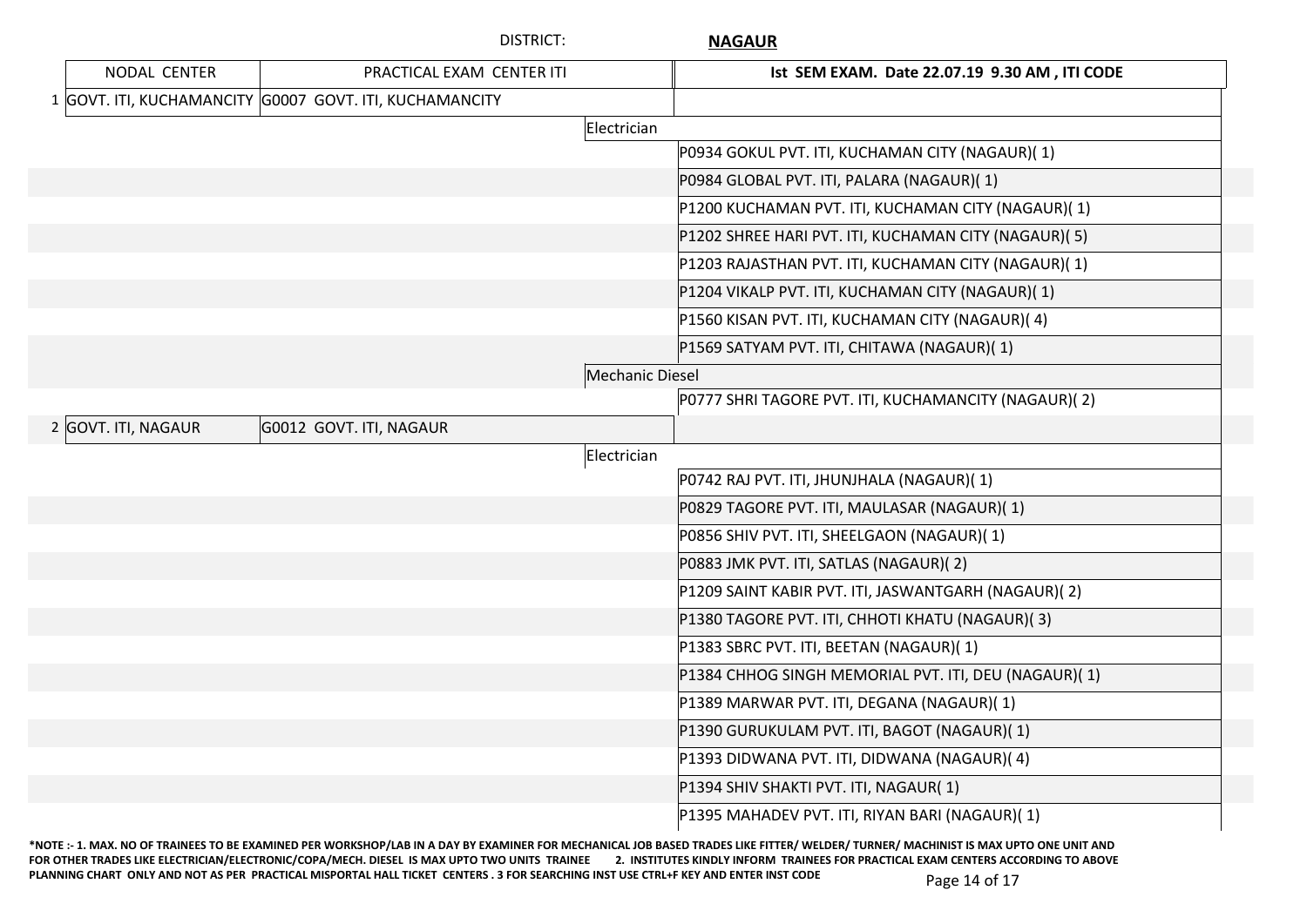|                    |                                                                        | P1568 P.R.G. MEMORIAL PVT. ITI, FORT ROAD, NAGAUR(2)        |
|--------------------|------------------------------------------------------------------------|-------------------------------------------------------------|
|                    |                                                                        | P1849 MAA SARASWATI PVT. ITI, TILANESH (NAGAUR)(1)          |
|                    | 3 GOVT. ITI, KUCHAMANCITY P1572 SHREE BALAJI PVT. ITI, DIDWANA, NAGAUR |                                                             |
|                    |                                                                        | Fire Technology and Industrial Safety Management            |
|                    |                                                                        | P1572 SHREE BALAJI PVT. ITI, DIDWANA (NAGAUR)(1)            |
|                    |                                                                        | Health Safety & Environment                                 |
|                    |                                                                        | P1572 SHREE BALAJI PVT. ITI, DIDWANA (NAGAUR)(2)            |
|                    | <b>DISTRICT:</b>                                                       | <b>SAWAI MADHOPUR</b>                                       |
| NODAL CENTER       | PRACTICAL EXAM CENTER ITI                                              | Ist SEM EXAM. Date 22.07.19 9.30 AM, ITI CODE               |
|                    | 1 GOVT. ITI, SAWAI MADHOP G0086 GOVT. ITI, SAWAI MADHOPUR              |                                                             |
|                    |                                                                        | Electrician                                                 |
|                    |                                                                        | P0273 SAURABH PVT. ITI, SAWAI MADHOPUR(1)                   |
|                    |                                                                        | P0277 INDIAN INST. OF PVT. ITI, BONLI (SAWAI MADHOPUR)(1)   |
|                    |                                                                        | P0694 KALPANA PVT. ITI, KHERDA (SAWAI MADHOPUR)(1)          |
|                    |                                                                        | P1040 GANGAPUR PVT. ITI, GANGAPUR CITY (SAWAI MADHOPUR)(2)  |
|                    |                                                                        | P1851 MAA KAILA DEVI PVT. ITI, GANGAPUR (SAWAI MADHOPUR)(2) |
|                    |                                                                        | Mechanic Diesel                                             |
|                    |                                                                        | P0462 GOVINDAM PVT. ITI, GAGAPUR CITY (SAWAI MADHOPUR)(1)   |
|                    | <b>DISTRICT:</b>                                                       | <b>SIKAR</b>                                                |
| NODAL CENTER       | PRACTICAL EXAM CENTER ITI                                              | Ist SEM EXAM. Date 22.07.19 9.30 AM, ITI CODE               |
| 1 GOVT. ITI, SIKAR | G0048 GOVT. ITI, SIKAR                                                 |                                                             |
|                    |                                                                        | Electrician                                                 |
|                    |                                                                        | P0444 YADUWANSI PVT. ITI, HASAMPUR (SIKAR)(1)               |
|                    |                                                                        | P0447 BALAJI PVT. ITI, KHANDELA (SIKAR)(1)                  |
|                    |                                                                        | P0705 DEEN DAYAL PVT. ITI, BARI (SIKAR)(1)                  |
|                    |                                                                        | P0713 SHREE RAM PVT. ITI, BERI, SIKAR(1)                    |
|                    |                                                                        | P0808 VEER TEJA PVT. ITI, KHOOR (SIKAR)(5)                  |
|                    |                                                                        |                                                             |
|                    |                                                                        | P0845 KRISHNA PVT. ITI, SIKAR(1)                            |

**\*NOTE :- 1. MAX. NO OF TRAINEES TO BE EXAMINED PER WORKSHOP/LAB IN A DAY BY EXAMINER FOR MECHANICAL JOB BASED TRADES LIKE FITTER/ WELDER/ TURNER/ MACHINIST IS MAX UPTO ONE UNIT AND**  FOR OTHER TRADES LIKE ELECTRICIAN/ELECTRONIC/COPA/MECH. DIESEL IS MAX UPTO TWO UNITS TRAINEE 2. INSTITUTES KINDLY INFORM TRAINEES FOR PRACTICAL EXAM CENTERS ACCORDING TO ABOVE PLANNING CHART ONLY AND NOT AS PER PRACTICAL MISPORTAL HALL TICKET CENTERS . 3 FOR SEARCHING INST USE CTRL+F KEY AND ENTER INST CODE Page 15 of 17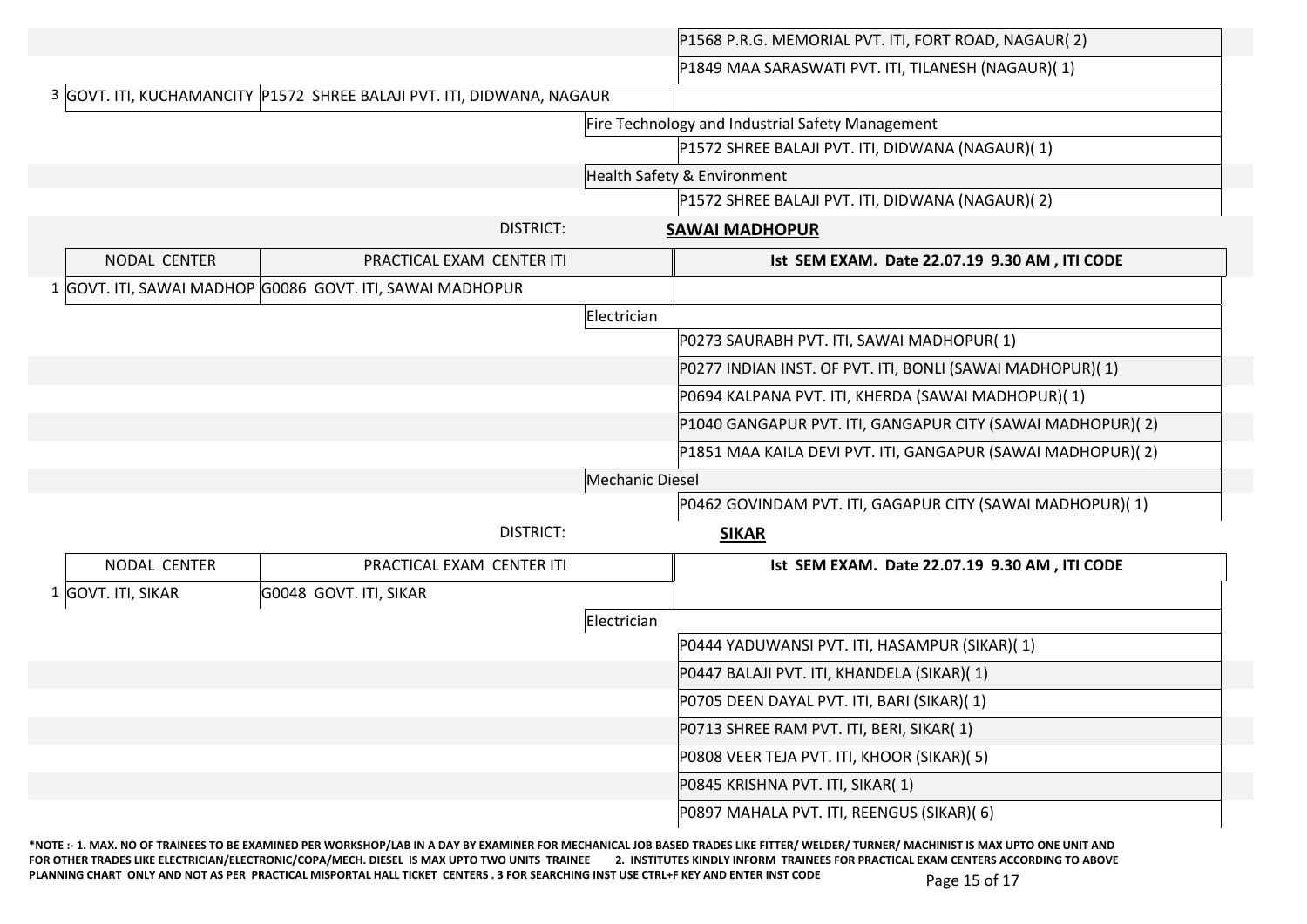|                       |                                       |                        | P0990 ARJUN PVT. ITI, SIKAR(3)                          |
|-----------------------|---------------------------------------|------------------------|---------------------------------------------------------|
|                       |                                       |                        | P1044 VIVEKANAND PVT. ITI, JHARLI (SIKAR)(1)            |
|                       |                                       |                        | P1227 TIRUPATI PVT. ITI, SEVA (SIKAR)(1)                |
|                       |                                       |                        | P1408 VINAYAK PVT. ITI, DODH (SIKAR)(1)                 |
|                       |                                       |                        | P1410 SHRI RAM PVT. ITI, PALSANA (SIKAR)(1)             |
|                       |                                       |                        | P1412 TAGORE PVT. ITI, DANTARAMGARH (SIKAR)(4)          |
|                       |                                       |                        | P1415 SARASWATI PVT. ITI, DANTARAMGARH (SIKAR)(2)       |
|                       |                                       |                        | P1418 SHREE SHYAM PVT. ITI, KHOOR (SIKAR)(3)            |
|                       |                                       |                        | P1419 SHRI RUPANA DHAM PVT. ITI, PALSANA (SIKAR)(1)     |
|                       |                                       |                        | P1420 LOSAL PVT. ITI, LOSAL (SIKAR)(4)                  |
|                       |                                       |                        | P1425 B.R. PVT. ITI, SRI MADHOPUR (SIKAR)(2)            |
|                       |                                       |                        | P1429 CHANAKYA PVT. ITI, SRI MADHOPUR (SIKAR)(3)        |
|                       |                                       |                        | P1430 B.R. PVT. ITI, REENGUS (SIKAR)(6)                 |
|                       |                                       |                        | P1431 RAJ PVT. ITI, KHOOR (SIKAR)(5)                    |
|                       |                                       |                        | P1578 CITY PVT. ITI, GOKULPURA (SIKAR)(13)              |
|                       |                                       |                        | P1585 SHRI SHYAM PVT. ITI, RANOLI (SIKAR)(3)            |
|                       |                                       |                        | P1595 SHRI VINAYAK PVT. ITI, NEEM KA THANA (SIKAR)(1)   |
|                       |                                       |                        | P1596 SHREE SHYAM PVT. ITI, DANTARAMGARH (SIKAR)(4)     |
|                       |                                       | Fitter                 |                                                         |
|                       |                                       |                        | P0707 INDIAN PVT. ITI, RINGUS (SIKAR)(4)                |
| 2 GOVT. ITI, KHOOR    | G0125 GOVT. ITI, KHOOR                |                        |                                                         |
|                       |                                       |                        | Computer Operator and Programming Assistant             |
|                       |                                       |                        | P0713 SHREE RAM PVT. ITI, BERI, SIKAR(2)                |
|                       |                                       |                        | P0783 SHRI RAGHUNATH PVT. ITI, DANTA RAMGARH (SIKAR)(1) |
| 3 GOVT. ITI, SIKAR    | P0713 SHREE RAM PVT. ITI, BERI, SIKAR |                        |                                                         |
|                       |                                       | <b>Mechanic Diesel</b> |                                                         |
|                       |                                       |                        | P0713 SHREE RAM PVT. ITI, BERI, SIKAR(1)                |
| 4 GOVT. ITI, FATEHPUR | P1716 RAJASTHAN PRIVATE ITI           |                        |                                                         |
|                       |                                       |                        | Fire Technology and Industrial Safety Management        |

**\*NOTE :- 1. MAX. NO OF TRAINEES TO BE EXAMINED PER WORKSHOP/LAB IN A DAY BY EXAMINER FOR MECHANICAL JOB BASED TRADES LIKE FITTER/ WELDER/ TURNER/ MACHINIST IS MAX UPTO ONE UNIT AND**  FOR OTHER TRADES LIKE ELECTRICIAN/ELECTRONIC/COPA/MECH. DIESEL IS MAX UPTO TWO UNITS TRAINEE 2. INSTITUTES KINDLY INFORM TRAINEES FOR PRACTICAL EXAM CENTERS ACCORDING TO ABOVE PLANNING CHART ONLY AND NOT AS PER PRACTICAL MISPORTAL HALL TICKET CENTERS . 3 FOR SEARCHING INST USE CTRL+F KEY AND ENTER INST CODE Page 16 of 17